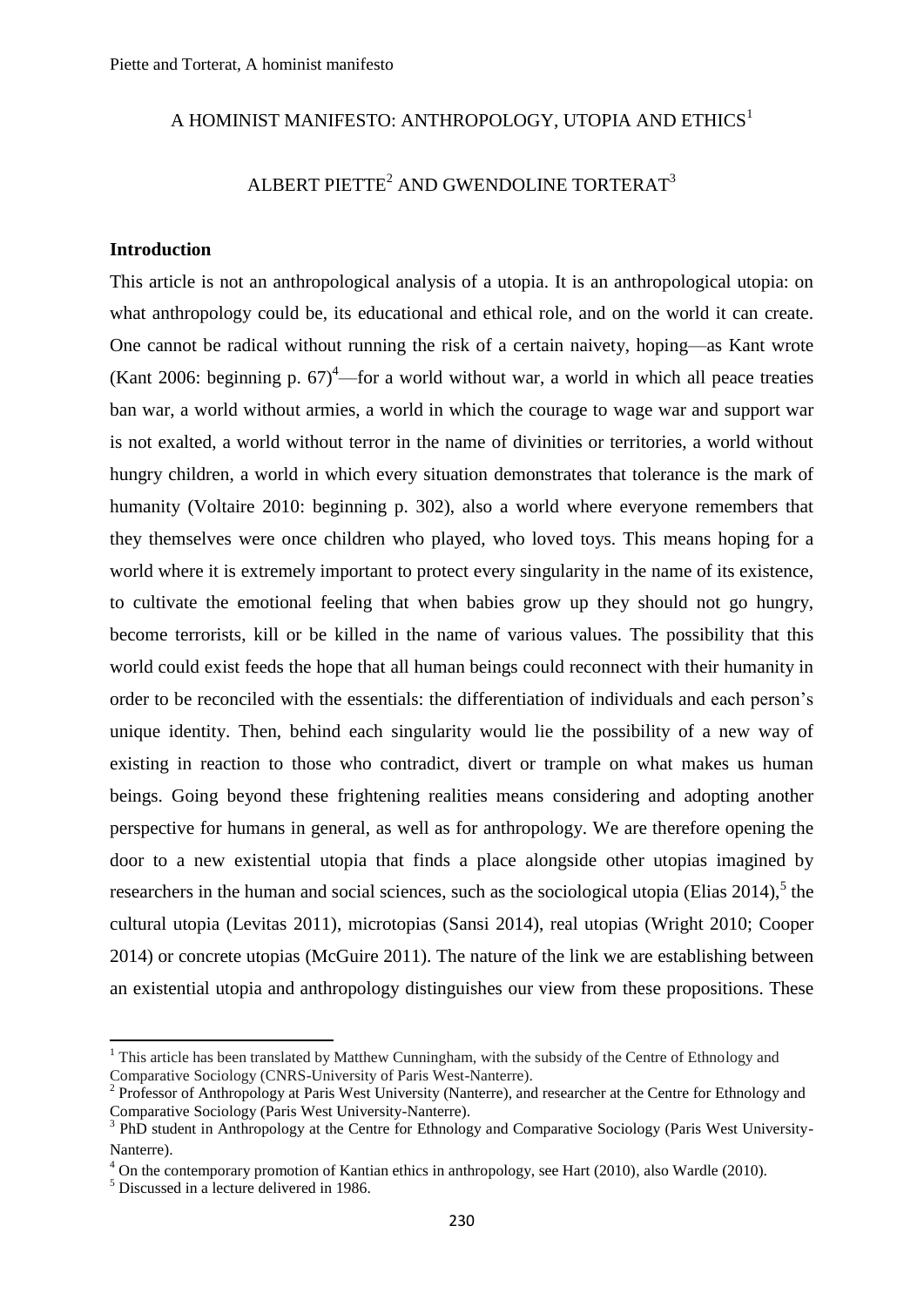forms—from a sociogenesis of utopias rooted in the social or cultural *topos* to utopian projections implemented in limited environments—do not set out to articulate a new role for anthropologists such as us, with the humans that surround us. This articulation is essential in order to lay the foundations for a world in which the anthropologist would have a role to play and every individual would rediscover his or her singularity.

We accept the naivety and the risk involved in playing the prophet and in being seen as ridiculous, but we prefer this to the discomfort of not saying what we think. The subject of 'improvements' is out of place in our time. Social and political improvement is a recurring theme, the technical improvement of the human body is very contemporary, with its accompanying ethical debates. But do these carry any weight in the face of murderous violence? What we wish to consider here is a radical improvement in the way people exist.

There would be no reason to present this text—which is written like a manifesto, in the tone of a manifesto—in an anthropological journal if we did not think that anthropology could play an important role in the creation of what we call 'hominist ethics'. We call it hominist because it directly concerns human beings and is connected with anthropological knowledge of *Homo sapiens* and its evolutionary transformations. What is at stake is a true passion for humanity, an intellectual passion for *anthropos* in comparison with all living things, and a moral and emotional passion with regard to the atrocities that humans manage to commit. In this article, we will make a distinction between, on the one hand, what, based on anthropology, triggered our thought—an interpretation of the difference between the Neanderthal and *Homo sapiens*—and on the other hand, the underlying principles of hominist ethics, which are themselves also connected with anthropological knowledge and practice. Hominist human beings have four traits: they are singularists, 'noters', lucid and tolerant. Let us start with a scenario of their origins.

#### **The story of how it all started: who are these** *Homo sapiens?*

When examining human specificity, social and cultural anthropology broadly focuses on the sociocultural dimension. In the scenarios of origin occasionally presented by anthropology, the originality of human beings is linked to rules, norms and prohibitions, to mechanisms of exchange and transmission. The existence of the first human beings, as evoked by Morgan, Malinowski or Lévi-Strauss, is presented either as a rupture for the sake of survival, made possible by an increase in cerebral powers, or as a continuation transformed by human complexity and a capacity for openness that has replaced inflexible animal behaviors. In any case, from the outset, human beings were well and truly sociocultural human beings,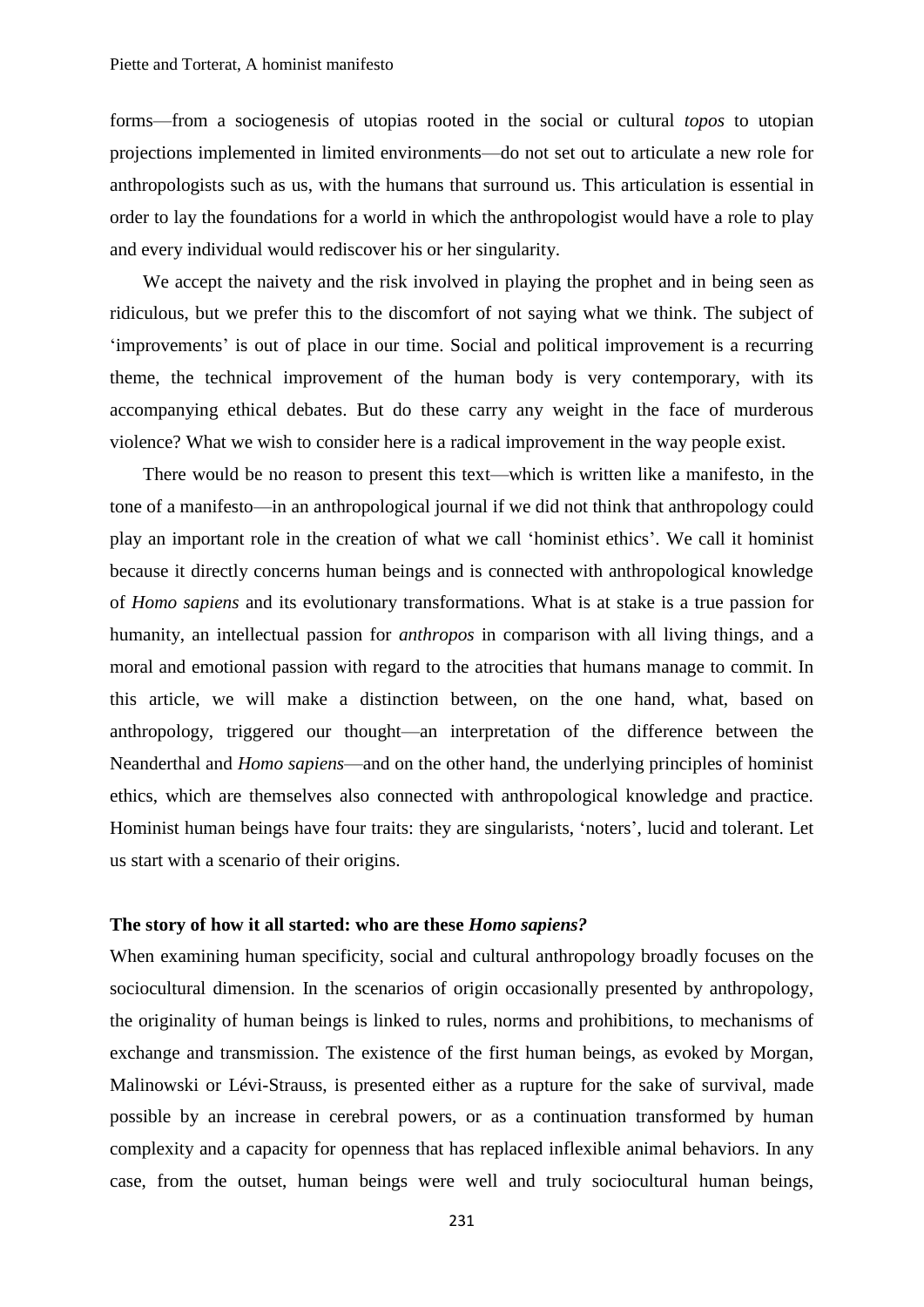sometimes conquerors of order and creators of traditions, sometimes always-already part of a system of constraints that get the better of them. This has provided the social sciences – sociology or social anthropology – with the foundations of their research.

But who are these *Sapiens*? We think one of the key elements of the human mode of living is the rarity of lively thoughts and of consciousness about what the individual is doing, will do, or will no longer do, about what is happening around him, including atrocities and death. These words of Pascal ring very true: 'That something so obvious as the vanity of the world should be so little recognized that people find it odd and surprising to be told that it is foolish to seek greatness; that is most remarkable' (Pascal 1995: 5). What can surprise an anthropologist? Social life; but this exists among most animals! Cultural differences? Why not? The origin of intelligence and reflexive consciousness? No doubt! What most fascinates us is precisely the everyday suspension of lucidity that can occasionally be effected by intelligence and consciousness. Not really thinking, thinking but not too much, suppressing thought, but without effort, without really being aware of it. Lethargy, restriction, detachment, reserve or hesitation, hypoconsciousness, hypolucidity. Hypo: not only through the effect of the automaticity of habits, of natural continuity, but also through the effect of a new cognitive ability that leads to living as a human being. This is our hypothesis. Modes of being present are what are characteristic of human beings.

For 100,000 years, probably more, human beings, *Homo sapiens,* have been living with the risks of intelligence, consciousness (especially reflexive consciousness), the ability to know what they are doing, and the ability to conceive of passing time and death – the deaths of others as well as their own deaths, which they know they cannot escape. Perhaps it is this risk and its consequences that Neanderthals succumbed to, but *Homo sapiens* avoided. What happened? It can be said that animals live in a world in which perception and action are carried out without much gestural or cognitive laterality, without surrounding details. The species of the *Homo* genus have for their part gradually developed forms of distance from the immediacy of the situation that are more perceptual and behavioural than existential, thanks to their habitat, to the presence of objects, and to the use of material signs, identity marks and recognition marks. And here arises the particular and fascinating case of Neanderthals, which can teach us a lot about the specificity of *Sapiens*. Their lives testify to the presence of burials indicating consciousness of time and death. Could this capacity for lucidity have been hampered by the fact that they were unable to defuse their consciousness of death, something that might explain their long evolutionary stagnation? In short, they were excessively and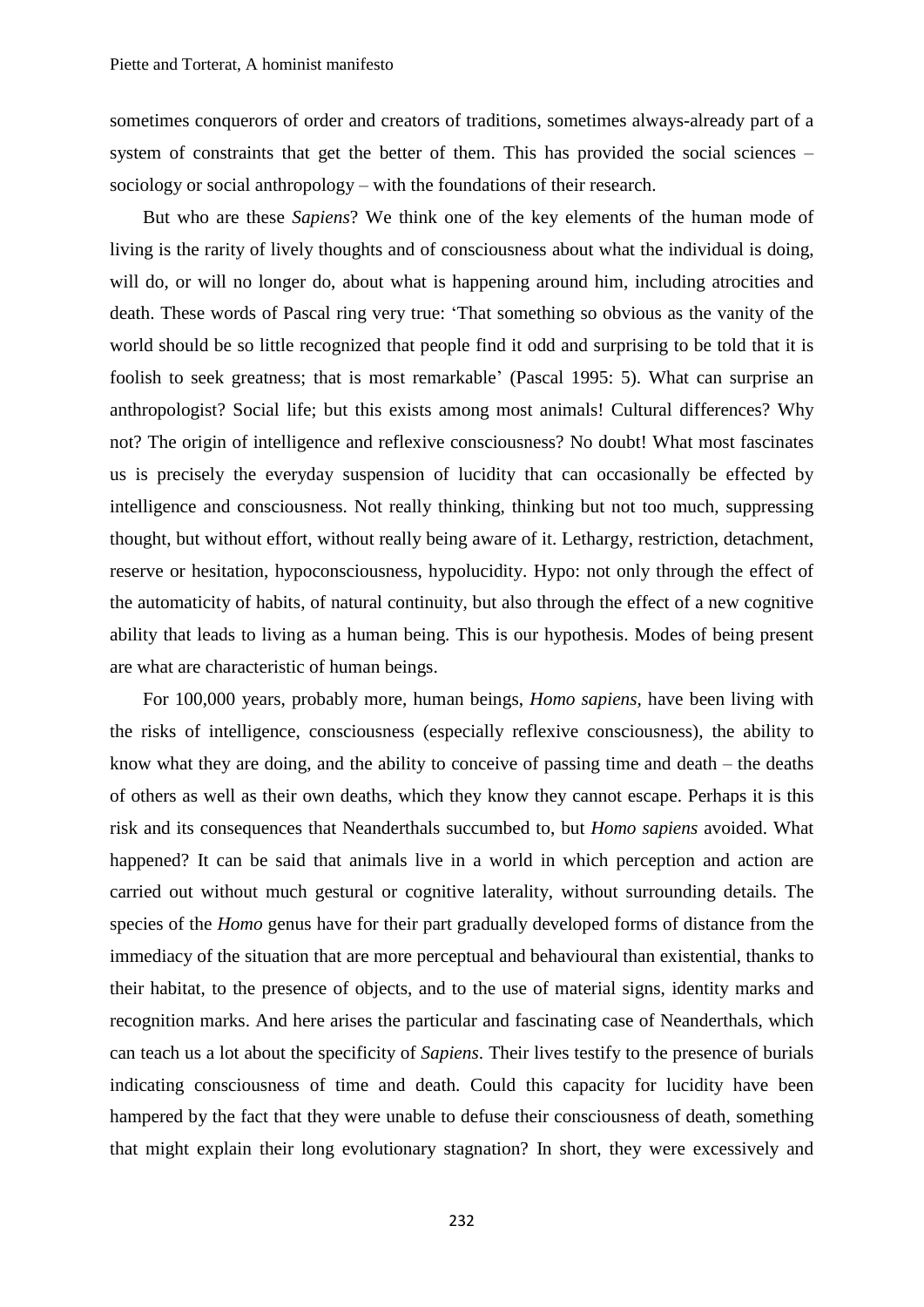insufficiently intelligent! Could the failure of Neanderthals have been to know they were mortal, to be 'too' conscious of their mortality?

Neanderthal Man, who knows he is going to die, thus takes care of corpses. This would be our scenario of origin: many prehistorians – not all of them – agree that, contrary to preconceived ideas, Neanderthal burials are not accompanied by offerings.<sup>6</sup> However, a survey of *Homo sapiens* burials contemporaneous with those of Neanderthals does not rule out the possibility of offerings. On this basis, our hypothesis is to associate *Homo sapiens* with a specific ability that did not develop in the Neanderthals: to imagine a dead person as still alive – not just as a former living being, but as someone living a new life. Offerings are a sign – an uncertain one, of course – of belief in this new life after death, or at least of belief in unbelievable statements, those that require the cognitive ability to associate two contradictory qualities, for example, death and life. Thus *Homo sapiens* were or became capable of producing statements that combine contradictory categories (the dead person is alive, or the stone is a spirit), to which they started to give a kind of consent. So let's say that they believe in it: 'And what if he were still alive! And what if it were true!'. The act of believing has just appeared, as has, at the same time – and above all – the need not to carry one's understanding of this statement all the way to its conclusion, to accept its uncertainty.

Thus the life of *Homo* would have changed. It is at that point that everything would have shifted. Human beings accept uncertainty, not fully understanding those contradictory statements, not looking any further. From that moment, they learn semi-consciousness and cognitive loosening. Imagine day-to-day life in a space–time in which reserve and distance are learned and gradually become new cognitive skills for human beings, who also develop them in other areas of activity or thought. The ability to accept indecision, not to take things literally, but also – and no doubt unfortunately – not wanting to be conscious, not facing up to things, becomes more widespread. Another world starts to develop.

The act of believing would therefore have encouraged a new cognitive aptitude, a mental loosening that was able to spread into all of human activities. It corresponds to a hypolucid mode of being connected with the mental and discursive association of implausible things. Human beings would have just learned to use consciousness minimally: from then on, the individual would have known to what extent he could be conscious and what he could be conscious of. Without sufficient support to face up to cognitive tension, Neanderthal Man lacked not so much reassuring divinities but rather hypolucidity. Unlike what we so often

1

<sup>&</sup>lt;sup>6</sup> See the work of Steven Mithen (1996), also Ian Tattersall (1998), Wynn and Coolidge (2004). And see Piette (2015b) for further references.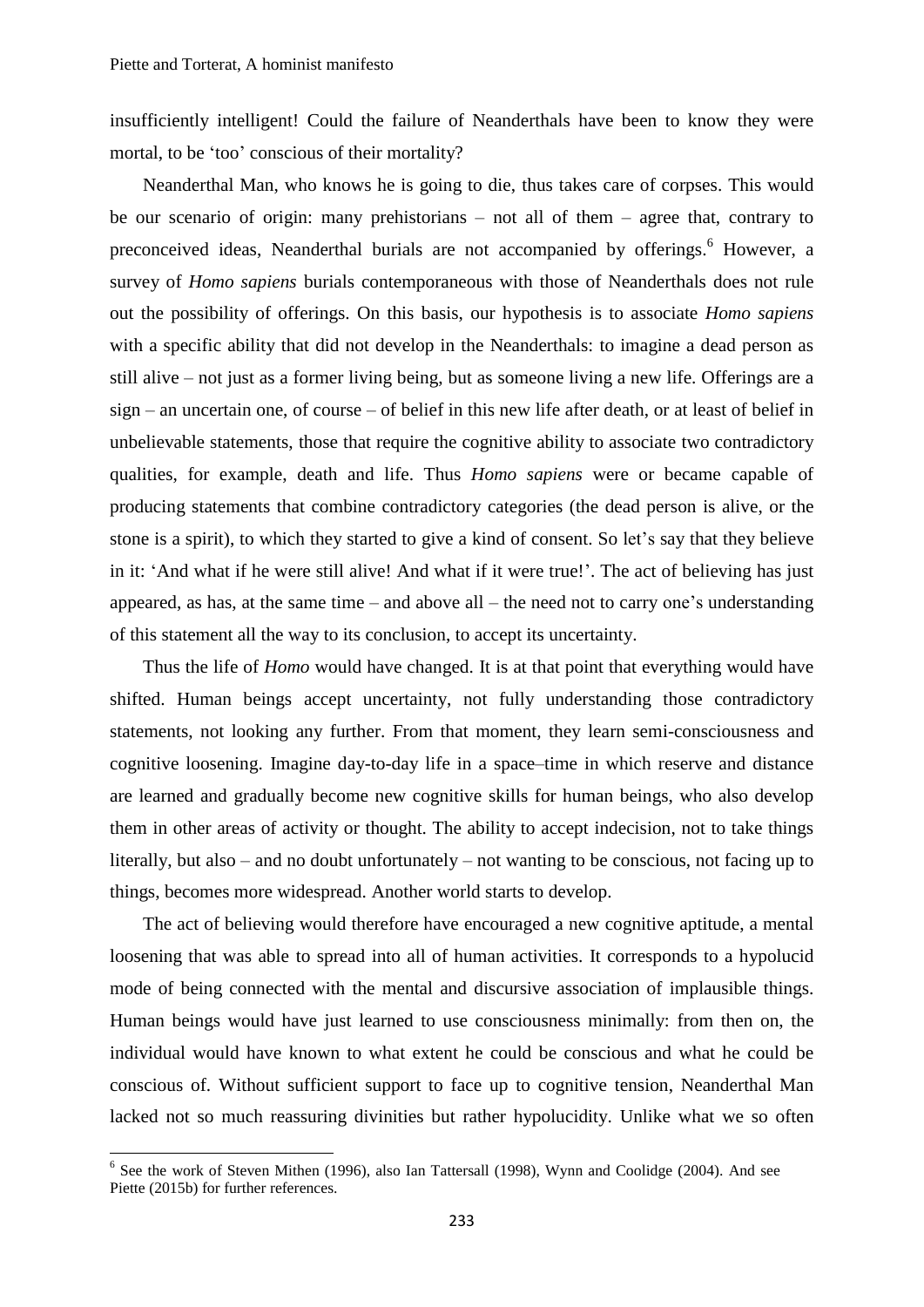read, we cannot say that human beings, modern humans, have effected a triumphant departure from animality. If there has been a departure, it is relative to other species of *Homo*, and there is nothing triumphant about this departure since the success of humans (or at least their survival up until now) has been achieved through a cognitive loosening. But while religious statements generated this new mode of life, they inspired a kind of solace and created the need for humans to stabilize, secure and transmit them. This generated the risk of entrenching, and therefore of absolutizing, forgetting that it is only a belief in an implausible statement because human beings have just learned to suspend, to delay, and therefore to forget, to avoid thinking too much. Without this minimality, would human beings have been able to invent collective beings and everything else? Such is the minor mode of human life, an original way of being present in the world.

How should this scenario of origin be read and interpreted? It could correspond to a historical reality—we do not rule that out. It could, as Rousseau (Rousseau 2013 [1755]) suggested, be considered a hypothesis that could serve as a basis for examining the present, seeing the distance that separates humans from this described situation. Why? It would be possible to distinguish three phases:

First phase: Sapiens and Neanderthal are different, particularly in their cerebral anatomy, cognitive connections and vocal organs. The potential of these differences is not really actualizing yet. Both *Homo* are conscious of themselves and of time. They know they will die, in a difficult lucidity and tension. The lives of both are tense, 'untranquil'.

Second phase: Sapiens leave offerings in burials, invent contradictory statements ('the dead person is alive') and then start thinking that a dead person can still be alive, corresponding to an existing referent. They know they invented this type of statement and have doubts as to its realistic impact. They doubt, they believe, they start believing while still doubting. This gradually moves them to suspend their usual requirement of verification and understanding.

Third phase: Sapiens get ensnared by the comforts of indifference and passivity. They acquire a taste for mental relaxation and learning indifference. This relaxation also enables creativity and the development of culture, technology and politics (over a period of a few thousand years), whereas Neanderthals vanish from the earth. This is not to say that other factors did not play a part in these developments.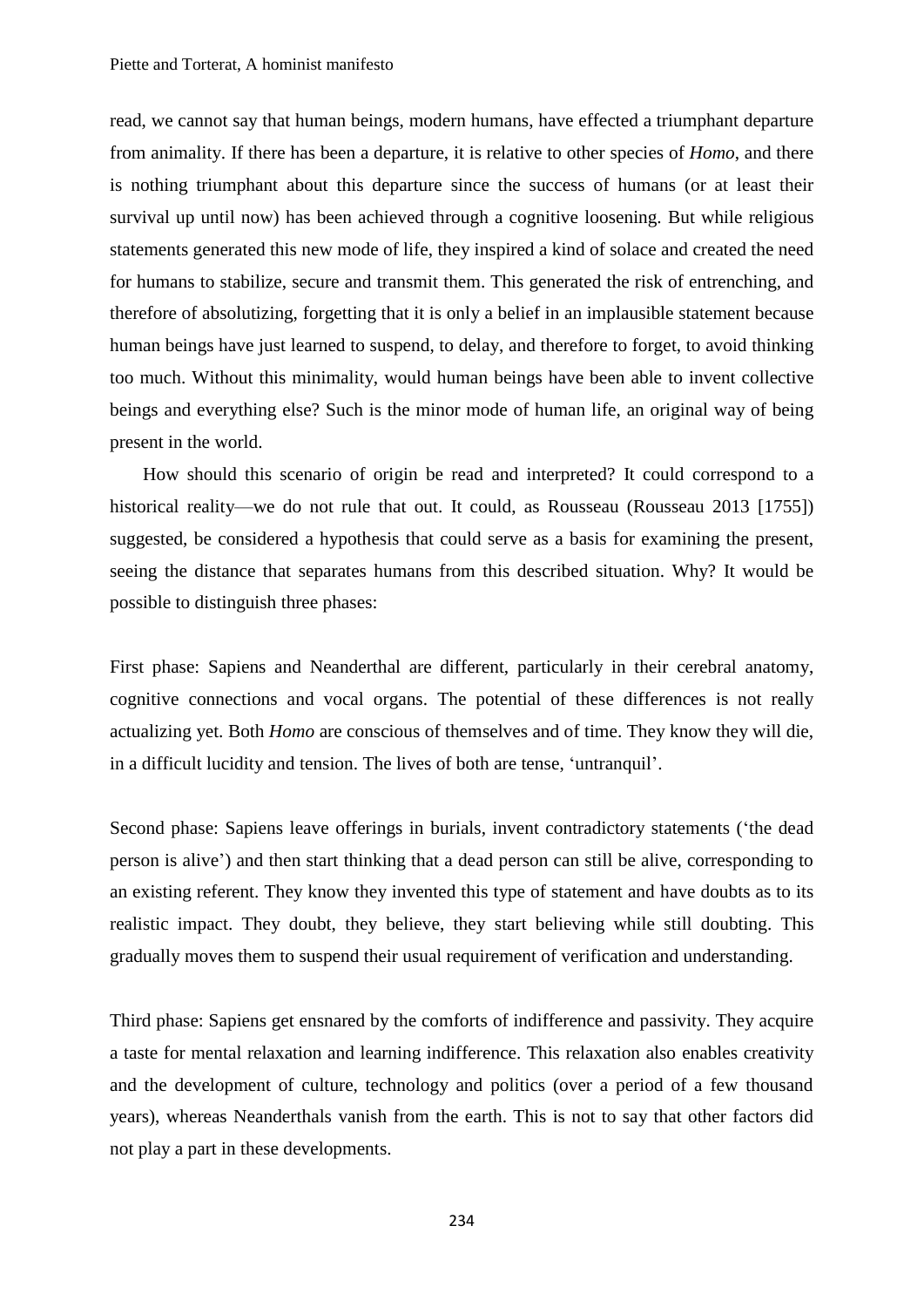Neanderthals did not undergo the second and third phases. There is also reason to believe that they left objects in burials, and that these were possibly associated with a sentimental and emotional value, without generating a contradictory statement and the act of believing in it. Neanderthals kept having the need to understand, to know before accepting, whereas accepting would have been natural and more obvious for Sapiens at the risk of falling into error, unimpeded as they were by possible contradictions, by the unverifiable and unfalsifiable. And do Sapiens not believe too much? It is as if passivity prevailed over doubt and uncertainty. This was at the cost of a reduction in lucidity.

In various writings (for example, Piette 2015a, 2015b), our ethnographic descriptions have often stressed the consistency, to varying degrees, of the presence-absence of human beings, the human ability to be here and elsewhere, to be here and thinking about something else, to be here and doing something else, to be not very attentive, to be not 'really' here or there. This is something that would support wide-ranging, endless, bustling activity, which is all the more remarkable in light of this potential for lucidity. Have human beings—potentially so lucid—reached the point of forgetting themselves in this way? There is a great risk of resting too much, of not wanting to know, of accepting.

Each living species presents various characteristics. Humans have this in particular: that they give their assent to things that they have imagined, that they have invented. Giving one's assent means believing, thinking that these things existed before they were imagined or invented. It is not a very common characteristic. It testifies to a capacity for credulity that implies another one, namely not seeing, not knowing and not wanting to know this operation: that these invented things have been invented and do not exist in the other world in which they are placed. This mode of being has not always existed, and it may not always exist over the course of the 4 or 5 billion years that separate us from the explosion of the universe. When thinking about this specificity—with its origins in relatively recent time (about 100,000 years ago) and its limited duration—it can generate a feeling of amazement, not just at the extreme violence committed in the name of inventions, but also at the suffering experienced, all of the preoccupations to which humans abandon themselves day and night, and the sadness that everyone feels at the loss of things and beings that are felt to be singular. This is one of the characteristics of the human species: not knowing, not wanting to know, being passive. It also means having lost—by leaning upon various supports like divinities and institutions—the feeling of amazement that there is nothing but the singular, this one, that one. This passivity linked to a lack of lucidity also makes it possible to be inattentive to others, whom we deal with in a state of agitation. In a way, humans have forgotten how to marvel at presence, at the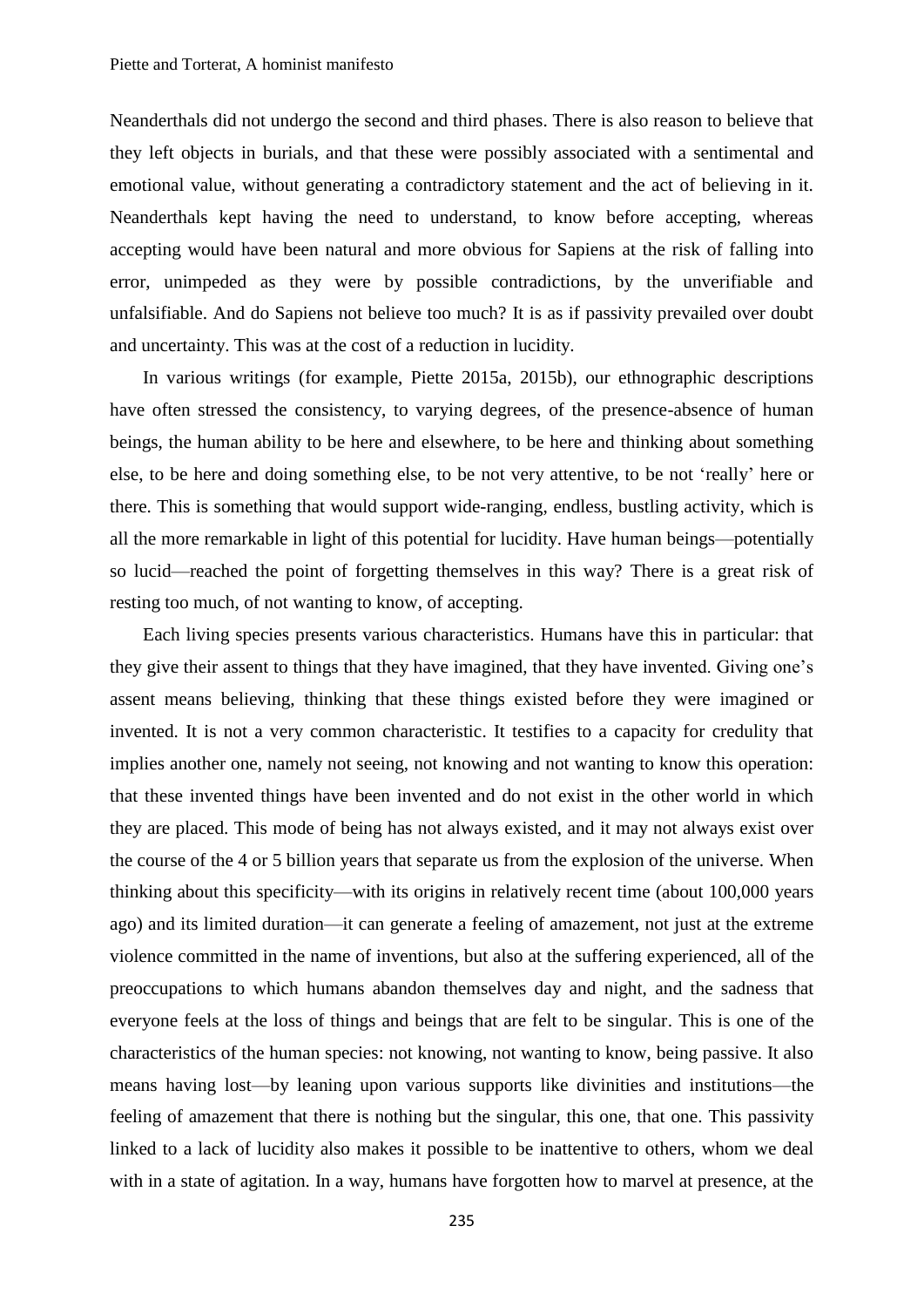fact that each person is there and will soon no longer exist. Faced with this state of affairs, what can anthropology offer?

### **Attention to singularity**

An anthropology of human beings is far from obvious, given the constant absence of humans in the history of social and cultural anthropology. Implicitly or explicitly, this field usually explores cultures, the separation between cultures, by dividing the work into cultural areas, through scientific programs and through the institutionalization of research teams. Such has been the anthropological tradition for over a century, and as Keith Hart (2013) reminds us, it has not changed much, neither in its methodologies nor in its interests, which continue primarily to emphasize societies without electricity. The so-called ontological turn of recent years, which rejects every kind of naturalism and extends the construction principle to the physical sphere, looks to us like an intensification of this underlying culturalism. The position and function of the now-porous boundary between nature and culture fluctuates according to the culture (Descola 2013). Some have not omitted to condemn this as an essentialism of cultural differences (Palecek and Risjord 2013), or at least condemn the risk of backing up thought in terms of radical differences, those of the native or autochthonous people thus grouped into cultural sets. According to French philosopher Frédéric Nef: 'This argument challenges the very possibility of an opposition between physical beings and social beings. By going down the slope of this cultural relativism, one can be led to assert that, in a culture in which fairies haunt isolated fountains, they are natural beings' (2009: 56).

Anthropology operates based on a Platonic model: human beings are not interesting, and true reality lies elsewhere, in cultures, structures, the unconscious, actions, relations and even ontology. Today's anthropologists think that the idea of *anthropos* is untenable (Henare et al. 2007: 10). In their view, the legacy of the socio-structuralist paradigm is not far away, and human beings still depend on a variability in the contingent phenomena to which they are subjected—classes, social institutions, cultural transmission, historicity, etc. According to their own methods, most disciplines determine which properties they consider '*essential*: a certain individual trait that is essential in the view of sociologists (social origins) will be considered inessential by psychologists; another trait that is essential in the eyes of ethnologists (marriage between cross cousins) is only accidental in the view of psychoanalysts' (Wolff 2014: 19). Anthropology is perhaps the only discipline which thinks that its subject of study does not exist: the human being. Geographers think space exists, organization specialists think organization exists, sociologists think societies exist, and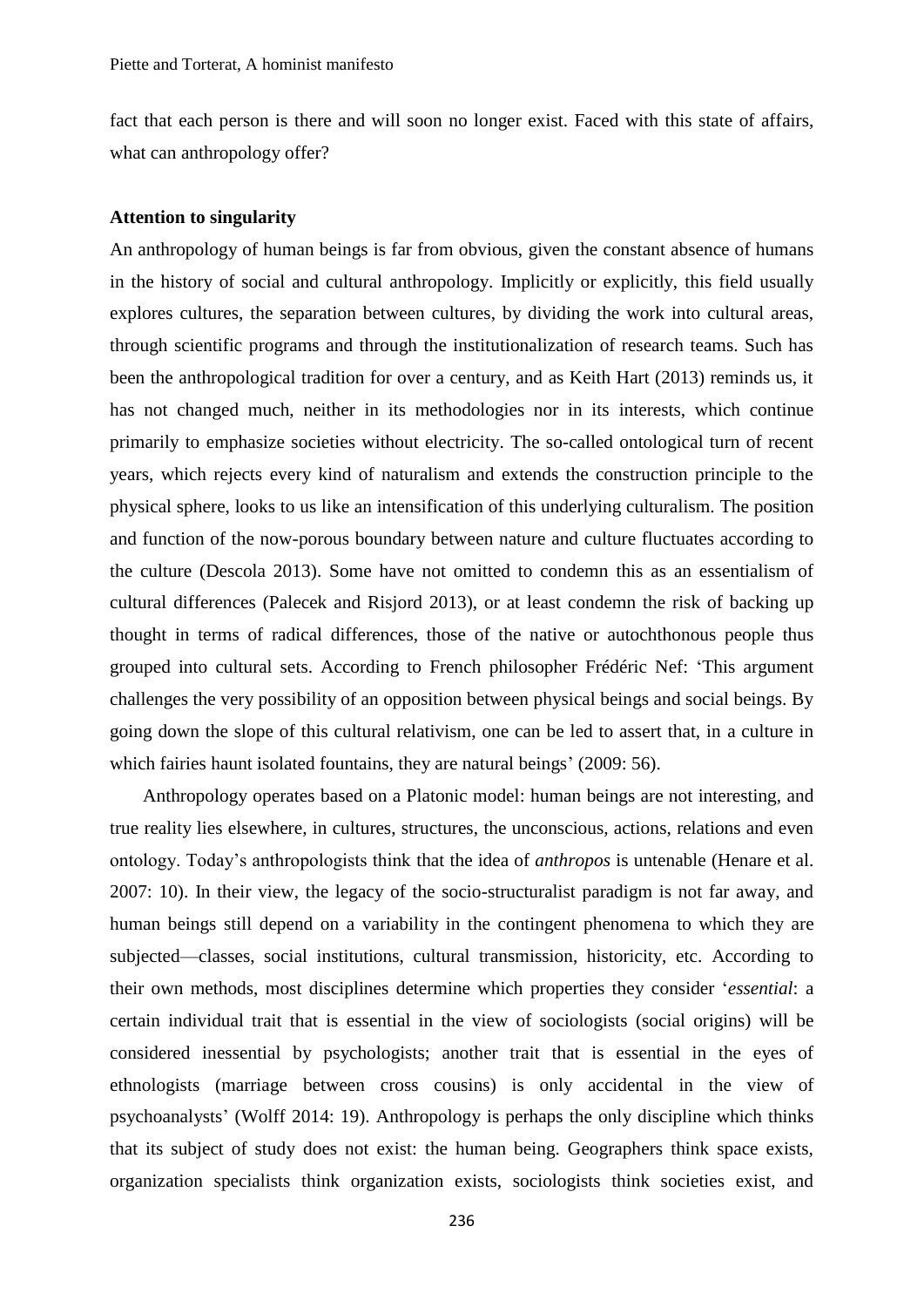theologians think God exists. Are human beings so disgusting that they are unwanted as the root subject of an anthropology—preference being given today to nonhumans, nature, the planet, preference having been given yesterday to cultures and social relations—to the extent that anthropologists feel reassured when humans are presented as dissolved into nexuses, sets and networks?

Then whose task is it to study humans, without dispersing and losing them in a set of properties, to study the singularity of each of them and the continuity of existence? Relative to plants and animals, humans have attained a high level of individuation. This is obvious. Humans know they exist, that their existence belongs to them, that each of them is unique and that only death will put an end to them. 'The young Nietzsche saw in this "mourning play" (which is in fact the German name for tragedy, *Trauerspiel*) the combination of a consciousness of the horror of a human life destined for death and the dream of an Olympian world inhabited by gods' (Dastur 1996: 14-15). The ultimate question of an anthropology of existences would be: what does it mean to be this man with that knowledge? Hence the importance of individualized, detailed observation of degrees of consciousness and obliteration, degrees of engagement and disengagement, forms of active and passive presence. This implies examining states that are inherent in the individual and that are fluid when observed continually over several experienced situations. This confrontation of a situation or specific moment is that during which the individual continually densifies. The observer should not pre-select any situation for the sake of relevant elements likely to support a selective analysis.

From this perspective, the operation that 'sameifies' or associates individuals is the very antithesis of an anthropology. Beyond social strata that are incorporated but, as a whole, create a singular stylistic effect, beyond the relational capital stored in a volume of being, beyond gestures and words appropriate to a situation, there is the obvious fact that the singularity of existence cannot be shared. There is also the attachment that everyone feels for their own particular existence. This being the case, what is a person like when in the process of writing, speaking, eating or drinking? Not focusing on points like these almost amounts to committing an error of type.

A human is primarily an empirical unit that is separate from all others and never identical. Its constituent set of molecules is the foundation of a system that is perpetually ageing and therefore constantly changing. Every individual is unique from the biological point of view, but also from an existential perspective. Existence is by definition private and inseparable from oneself. It is that of an empirical unit; it is itself the empirical unit, the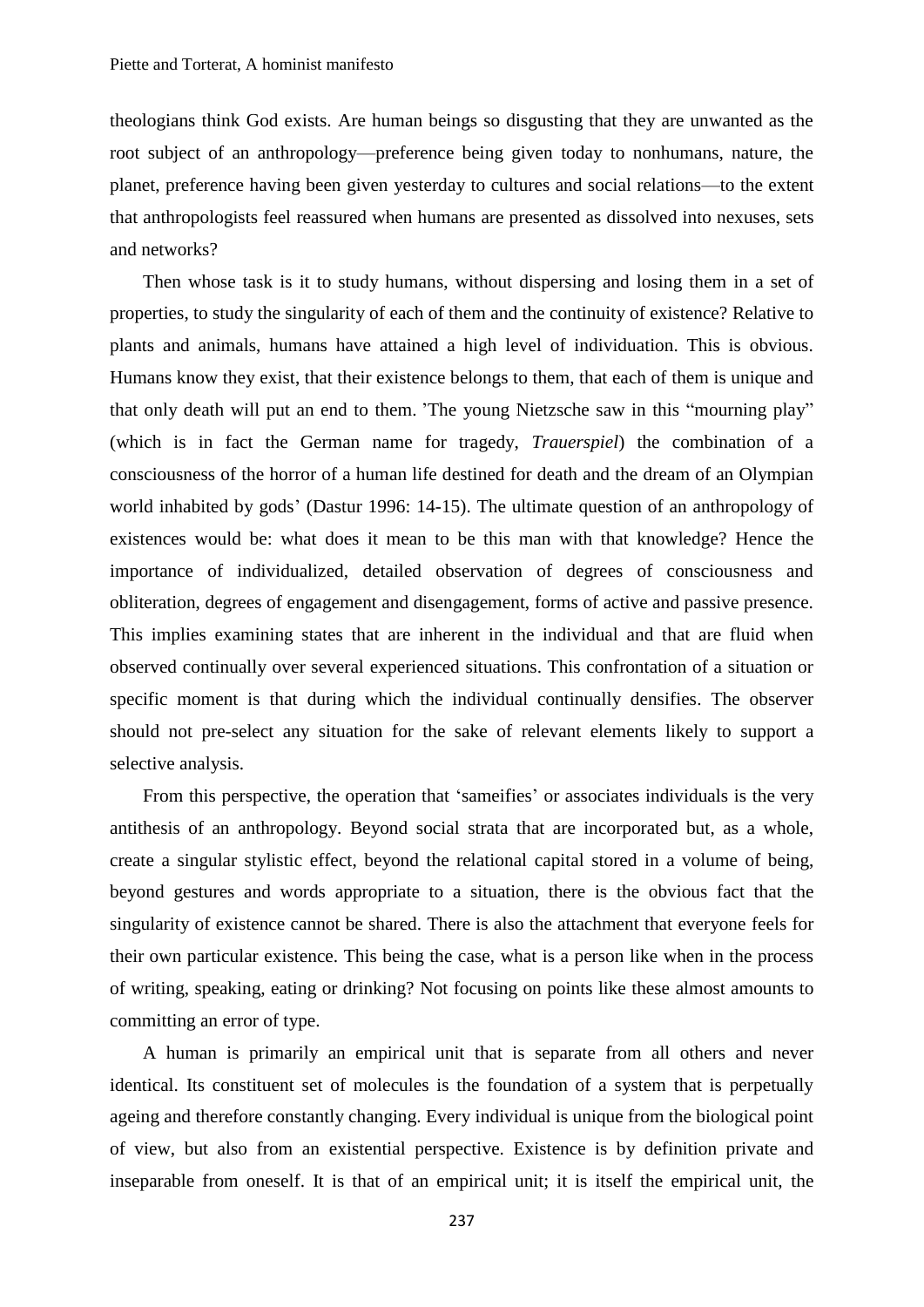singular, continual assembling of more or less shared facets—desires, values, social relations, self-image, etc. It is the complexity and richness of this ephemeral assemblage that makes humans singular. It is up to anthropology and anthropology alone to consider human beings as human beings, to observe them as such, and not primarily as social and cultural entities (Piette 2015a). Anthropologists should observe the individual as he exists, that is to say, as he appears, the individual who is there, goes out, the individual who continues, a reality that lives and is also lived. Among philosophers, Levinas gave remarkable expression to this principle of separation (though he was not the only one): 'We are surrounded by beings and things with which we maintain relationships' (Levinas 1987: 42). This is a principle in which the social sciences are deeply anchored. Levinas continues: 'All these relationships are transitive: I touch an object, I see the other. But I *am* not the other. I am all alone' (ibid*.*). Thus each person is riveted and chained to himself, sensing that he is an existence, knowing it and speaking about it, feeling what causes his body to be his own body and his thoughts to be his own thoughts.

Anthropologists can teach this singularist position to everyone, and not just to anthropologists. Who is amazed that each empirical unit is singular? In the flow of situations, humans have no time for this amazement. There are even social forms of attention, institutionalized forms that develop in minimal ways, which are certainly sufficient in social situations and are pleasing to their beneficiaries. Being routinized, they in turn risk not requiring that each person's singularity, life, uniqueness and fragility be taken into account. An essential element of hominist ethics is this: 'O, you human, I am looking at you because soon you will no longer exist...' Is this unbearable? But precisely, this could specifically be the anthropological view or the hominist view: he who seeks the singularity of each human being, only to find his fragility.

Human eyes are accustomed to a gestaltic, global, general vision. Anthropologists want to encourage another way of looking at things: isolating a figure, seeing him in the singular and in detail. They allow themselves to take an interest in every detail, in the very existence of this figure. Singularity is sometimes said to be unbearable and indescribable, but is this difficulty not due to evolutionary formatting? We know the importance of specifically social forms of cognition, capable of detecting relational and situational signs with a view to inferring the behaviour of others, and we know about our cognitive system's sensitivity to the social properties of our environment, its ability to process social information (Kaufmann, Clément, 2007). Our brain was prepared for abilities like these, selected in the course of evolution. The ability to detect relations, pinpoint groups and build alliances is better rooted in the history of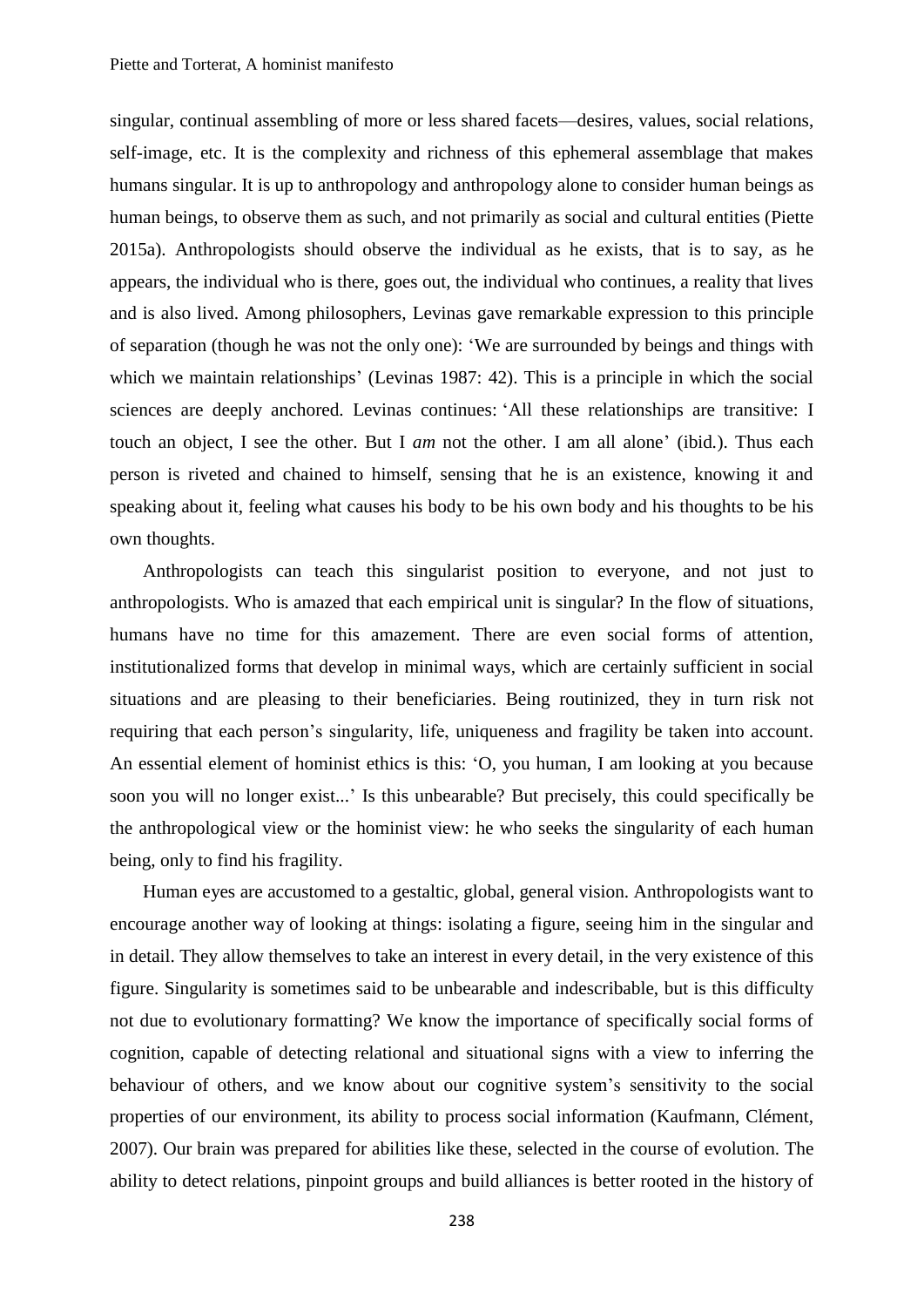evolution than the ability to perceive singularities. The sociopolitical era of the living generated significant changes for the life of human beings, but also limitations.

### **Being a noter**

Writing, the act of noting, would be one support for activating a singularist way of existing while at the same time tempering the risk of lucidity in the face of everyone's fragility. This act of writing about oneself or about each other individual is not simple: it must be learned. This can be done in a university anthropology course, but from a hominist perspective this learning process is crucial for all individuals. Lucid anthropologists who place much ethical hope in the view taken of each person would have to set an example by integrating their way of being noters into their thoughts.

The message of lucid anthropology is that every human is an existent being. It is up to anthropologists to use their concern for observation and detail to teach everyone to speak or write about their existence, about that of each other person, to think about being a singular, irreducible I, and to help them consider the fact that everyone else is also a singular I, to learn to talk about themselves, write about themselves and look at every other 'self'. Writing, photographing, filming, recording, noting situations, moments or people: it is as if part of the observer's know-how—consisting in watching, observing, noting and describing—has been transferred into the singularist perspective. Being a noter: this is the anthropologist's job, and one of the key elements of hominist life.

Anthropologists could become anthropo-analysts, observers of existences, not listeners of stories. 'Being analysed', psychoanalysts say. 'Being anthropologized' anthropologists of existence would say. Everyone would have their anthropo-analyst! The anthropologist could be summoned in the final moments of life (but not only then) to describe and save traces, to teach people to look and write. A new profession: anthropologist, anthropo-analyst, with his 'professional' side in addition to his 'scientific' side. One could pay an anthropologist for an anthropography! Just as people used to get their portraits taken in a photographer's studio. We are convinced that anthropology is yet to be invented: creating a virtual space of archived singularities, digitizing one's own life with the help of mounted cameras, following and filming the existence of others. The web abounds with examples of experiments like these. A father films his son over several years, a few seconds each day, each week. Tour de France racers switch on their mounted cameras. The lives of cats are also tracked, as they wear tiny cameras capable of recording their movements and points of view. To this end, one could use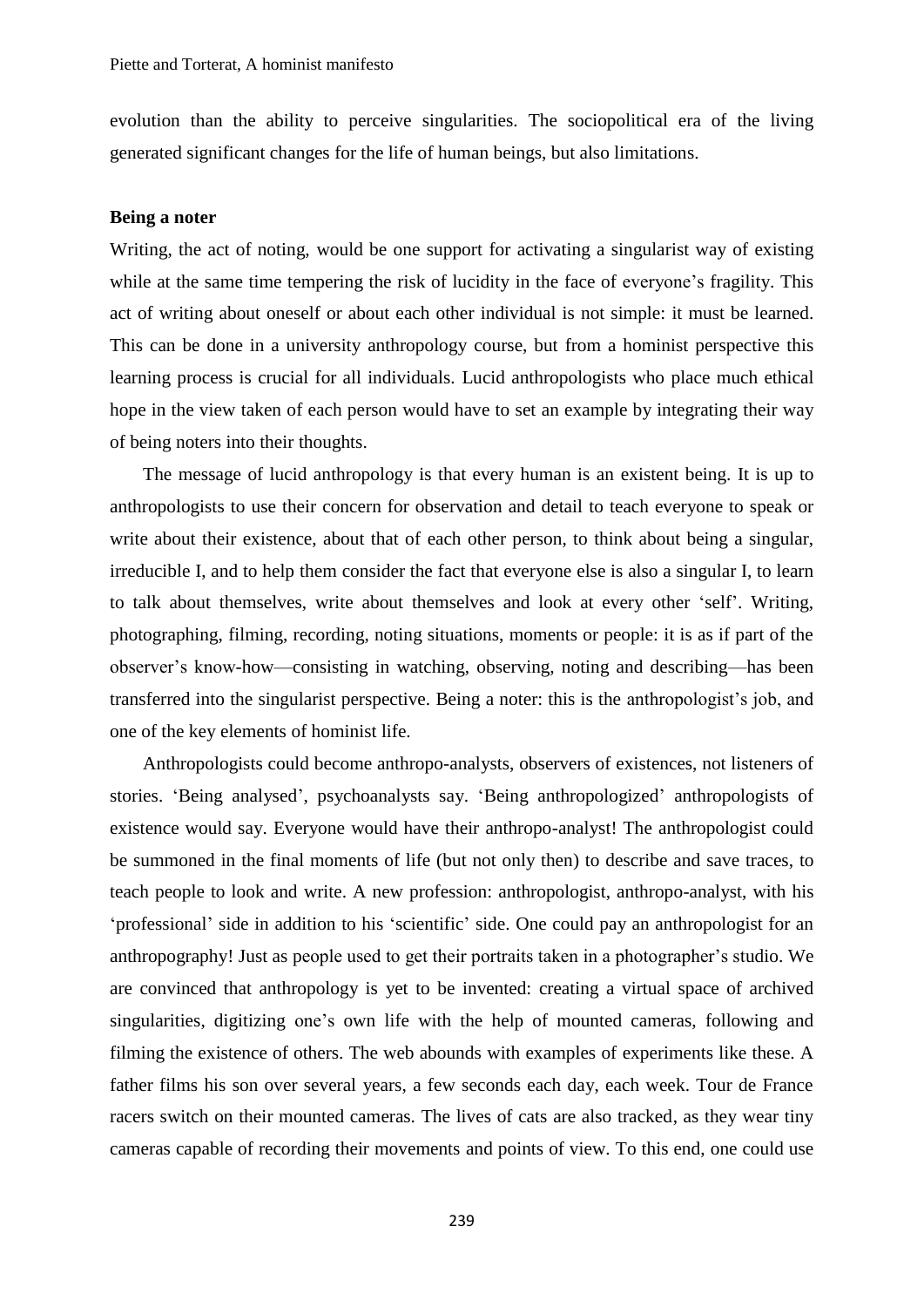a set of cameras, microphones, GPS devices and other equipment like very small detectors that can be implanted in the body (Bell, Gemmel, 2009).

At the centre of hominism, this anthropological viewpoint can only be realized by setting aside the apprehension of commonalities and the togetherist interpretation that favours interpreting individuals in terms of belonging or relational effects. Existence is what remains when these marks of belonging, of trajectories and of relations have been removed, while still enabling them to be reintegrated in their rightful place.

### **Knowing arbitrariness**

This is another point of hominism: knowledge of origins, which is another form of lucidity. Human beings are profoundly quotidian. The educational injection of a dose of knowledge and lucidity into presence is no doubt essential to avoid an imbalance of passivity or bustling activity, as we have seen. The right dosage needs to be proportioned also in order to avoid hypersensitivity. Discussions of political or moral philosophy, ethics and education should not avoid the exploration of lucidity, knowledge and especially its receptivity.

Then what are we? A mixture of activity and passivity, of criticism certainly, but also and especially of blunted lucidity, as shown by the scenario of origin. Of course, relaxation is fruitful, it even makes art and science possible. It also makes it possible to bustle about bizarrely in a shopping centre on a Saturday afternoon and accept television advertisements. And also to kill on the orders of others. Believers turned soldiers: this is the mark that *Sapiens* will leave behind of themselves. In our view, it is essential to teach human beings not to misjudge the arbitrariness in everything that surrounds them, in their beliefs, culture, gods and states. Knowing origins necessarily means knowing the arbitrariness of things. It is also important for everyone to remember that every symbol and every hierarchy of goods is an invention.

Our scenario of origin taught us that the act of believing and its associated relaxation generated new abilities: believing, not really believing it or thinking it, but becoming passive, absolutizing and also organizing and suffering a collective violence. When human beings start accepting not following things literally, therefore distancing themselves from them, they run the risk of distancing themselves too much and therefore accepting everything, not thinking, etc. In this case, absolutizing and accepting a state or a god means fundamentally not thinking that one is absolutizing or accepting while still absolutizing and accepting, against a backdrop of oblivion, of non-thought, of the lethargy of performed actions. Bustling proselytism and passive following unite in this oblivion. Is it not on the basis of this lethargy that human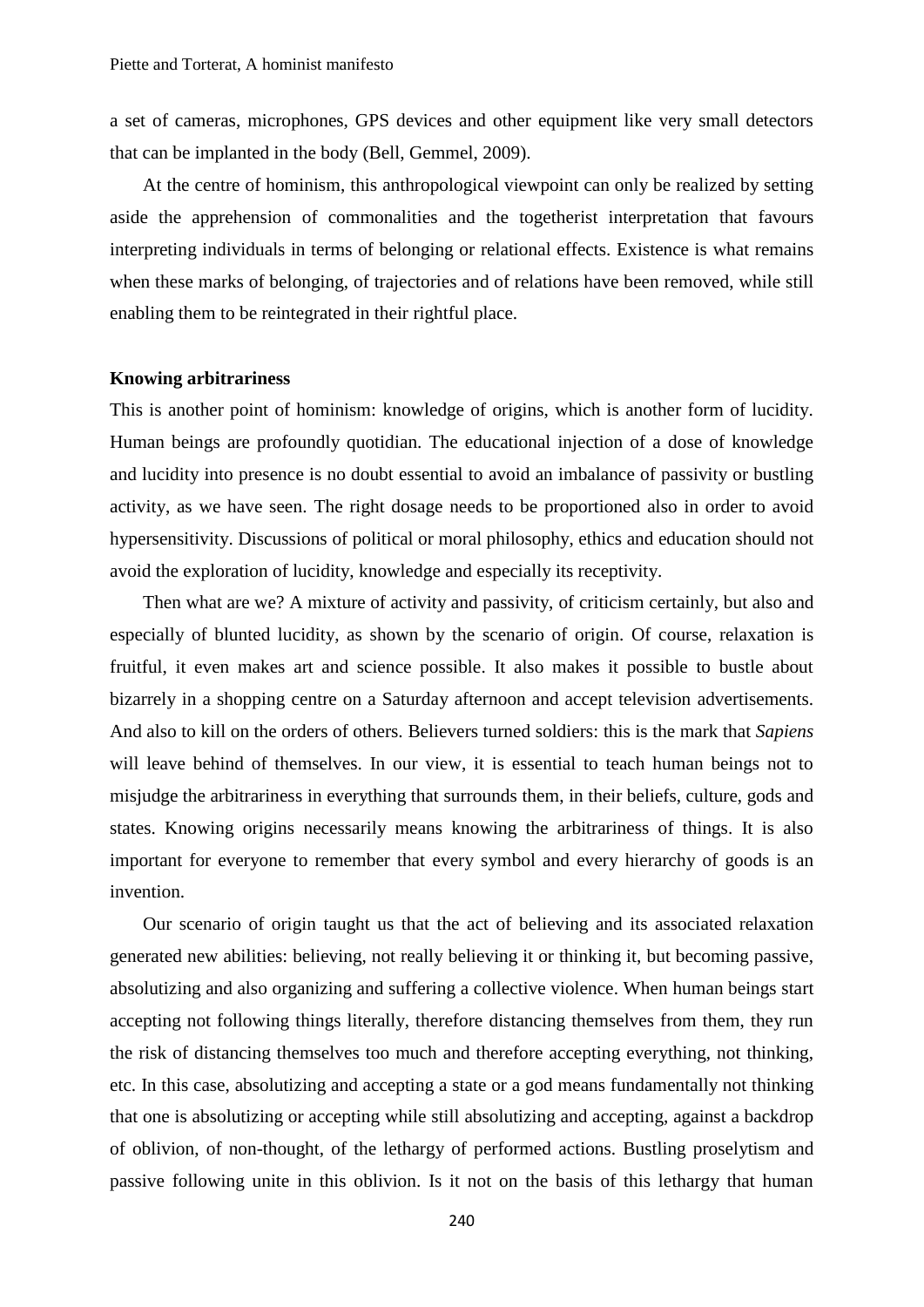beings are able to kill in the name of religious and political ideas? From the observation of withdrawal and lethargic consciousness, one must retain that they are, to a certain extent, a necessity in the human balance, but that they also lie at the root of excessive 'withdrawals' that make it possible to kill and be killed in the name of an imposed absolute. What is therefore necessary is a knowledge of beginnings, of the circumstantial arbitrariness of all beginnings. This implies the possibility of at least remembering that gods were invented by human beings, and that it cannot be peremptorily asserted that gods existed prior to this invention – a God that orders acts. On packs of cigarettes there is a warning that they kill. Moderate smokers also read it. Should there be a warning at the top of religious books and in religious buildings that God, who does not exist, can kill?

Is it therefore necessary to state the obvious: God does not exist? We think that one must posit this non-existence as the major principle of every hominist position, and therefore one should not consider all opinions valid, from religious ideas to atheistic points of view. It is well-known that Bertrand Russell saw religious ideas as false and harmful (Russell 2004), even if it is important to take account of the evolutionary impact we have attributed to them. In our view, radical remarks by intellectuals are quite rare today, especially by anthropologists, who are often ensnared by cultural populism, with their essentialist discourse on the radical difference between worlds and on respect for other people's worlds. According to them, fostering interconnections between multiple worlds would ultimately make real peace possible, whereas uniting humans around one single cosmos is a delusion typical of societies characterized as modern, destructive, arrogant and bellicose. 'Here, in any event,' writes Latour, 'is a branching point that our investigator does not want to miss: to be anxious whereas there is actually nothing outside; or, on the contrary, not to realize that, if one is frightened, it is because there really is something that provoked the fright, something pressing!' (Latour 2013: 186). Very anecdotally, remember the title of the incipit with which Bruno Latour begins his *Inquiry into Modes of Existence*, taken from the Gospel of John: 'If you knew God's gift' (*Si scires donum Dei*). The trivialization of this debate is quite scandalous, feeding a semantic hodgepodge, and it is high time that someone it sorted out.

When it comes to ontologies, philosophers are not unambiguous. Markus Gabriel criticizes constructivism, which supposes there is no thing in itself. In constructivism, there is only a thing from X's view. New realism supposes the possibility of knowing things in themselves, with the possibility of errors: there is, of course, a thing from X's view, and there is also a thing in itself (Gabriel 2015: 6). There exist thoughts, as well as facts that these thoughts concern. Up to this point we agree, and there is a broad consensus about this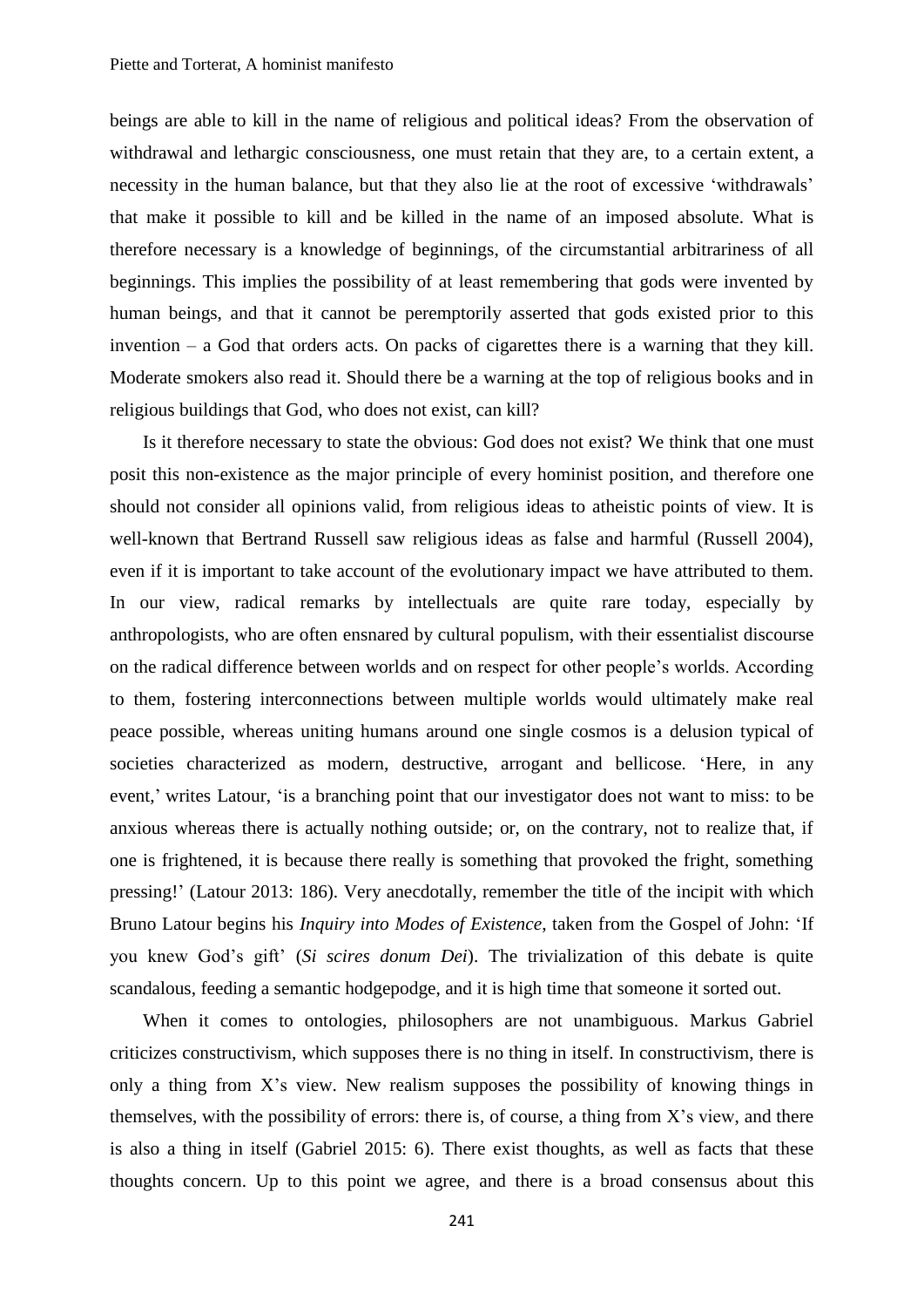distinction between exteriority and interiority, which includes constructivism. Gabriel subsequently advances the notion of 'fields of sense' as a basic ontological category. Existence would then be an occurrence that causes something to manifest itself in a field of sense (ibid.: 65-6). This is something that immediately brings states, unicorns and God into existence. But Gabriel specifies that something can appear in the field of sense and be false, like witches or unicorns. 'Note: that something appears false (and thereby exists) does not mean that it is true' (ibid.: 66). He acknowledges that it is an erroneous idea that witches exist. The same goes for God when we leave his field of sense. Contrary to this position, we do not wish to accept this equivalence between appearing-for-X and existing. The apparition of something that does not exist is important to grasp: not just the presence effect for X, but also the human states of mind concerned. But it is just as important to point out that, in a situation such as a liturgy, there is not *really* a God.

Does ontology only have to show the multiplicity of fields of sense and their difference? We do not think so, since this gradually generates a kind of obscurantism. This implies describing humans as idiotic and treating readers as idiots. It is a stage of our profession to translate what happens as accurately as possible, but also to employ a more radical sense of the ontology of what reality is.

In our view, it is irrelevant to consider truth a useless notion and to treat objectivity, reality and truth as an evil (Ferraris 2014: 13). As Maurizio Ferraris reminds us, there is an outer world that precedes our conceptual models and perceptual apparatus (ibid.: 39). We believe this reality is worth describing, but without any complacency in the name of some kind of respect for multiple truths. Anthropology would be an empirical, methodological science of humans and of what they are confronted with. It is on this point that one must avoid all complacency. 'If someone fights against the windmills, the best thing is to make him see the truth, namely, that they are windmills and not giants spinning their arms' (ibid.: 68). This type of discourse is a step towards criticism as well as justice. 'The right response,' Ferraris writes, 'to those who manifest a wish to kill in the name of truth would not lie in attacking truth and pointing the finger at its social dangers, but, if anything, in observing that certainties not grounded in facts can have disastrous results' (ibid.).

Postmodernism made reality into simply the medium of our representations. In other words, the being, the ontological side (what is before our eyes) is abandoned in favour of knowledge, the epistemological side (what I know about what is before my eyes). Real knowledge implies stepping outside a specific field, seeing what is going on in that field from the perspective of science and what it teaches about empirical reality. Therefore, reality does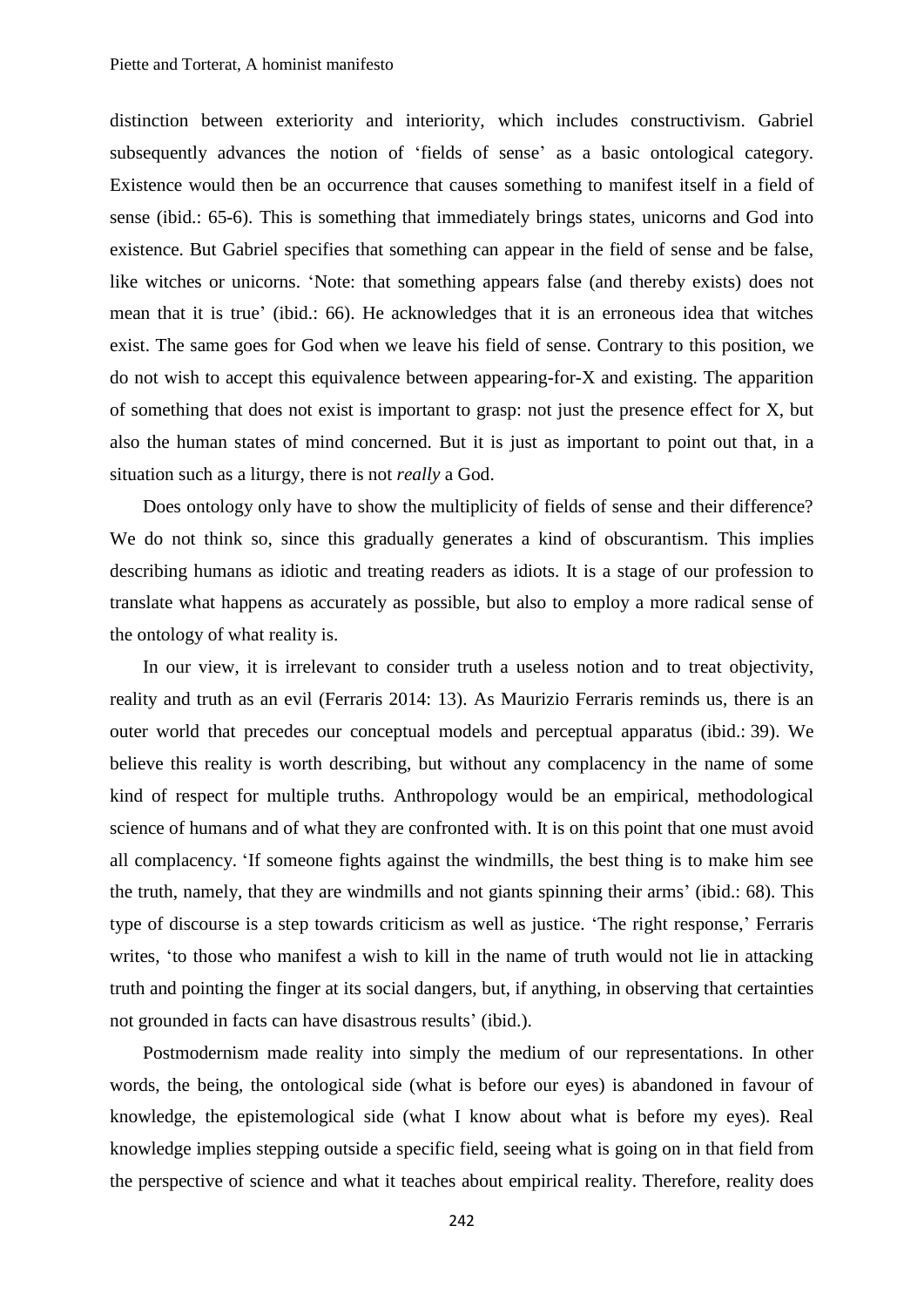not necessarily include what has been invented, constructed or named by humans. In order for God to be real, it is not enough to say that he exists, to think that he existed before being named. In order for him to exist, it is not enough that he has representatives or mediations. The same goes for the state. Thus the anthropologist raises questions about 'reality' and ensures the proper usage—a parsimonious usage—of the notion of existence.

#### **Creating an interval**

The principle we have just posited is that one should not treat scientific positions and religious beliefs as equal. This is a requirement for hominist thought, but it is not everything. This is where it is worth remembering primitive times and the uncertainty of the first believer, of he who invented the first religions. Lethargic passivity is excluded from hominism, but not the good use of doubt. What we learn from this first believer is that he did not take his new point of view—his new temptation—all the way. He hesitated, left an interval between his religious statement and the assent he gave to it. It would be much too radical, and non-hominist, to forget this practice of the interval.

Then what must anthropologists teach in the face of religious discourse? They must be teachers in the city, incorporating a kind of uncertainty into the interval, creating compromise, making sure that acts and words do not stand in the way of other acts and words, and they must also accept being the first to take a step back in line with this logic of tolerance. And for this it is important to introduce an education in distance. The important thing is to get rid of inflexibility and discover the art of making principles nuanced so that they are not stifling, so that one does not die for one's ideas. Peter Sloterdijk, for example, presents various ways to de-supreme God without eliminating him: negative theology, such as an intellectual litany of negative characterizations of God; hermeneutics, such as a movement of multiple interpretations; the humour that militant zealots do not accept. These are three ways of creating intervals, moderating the fervour of certainty, not forgetting uncertainty (Sloterdijk 2009). It really is a matter of 'de-supreming', which is tantamount to restoring the 'not', reinjecting an interval, that of the first believer. This is because positing God as the highest and personifying him means raising requirements and running the risk of forgetting uncertainty and overlooking one of the principles of hominism: that there is no god.

So how does one settle something in order to transmit it, and accept something while not absolutizing and not accepting it, while at the same time maintaining the margin of uncertainty through which there is no certainty in the existence of contradictory things? In short, how can one be, remain or become this human of the origins, when he believed, when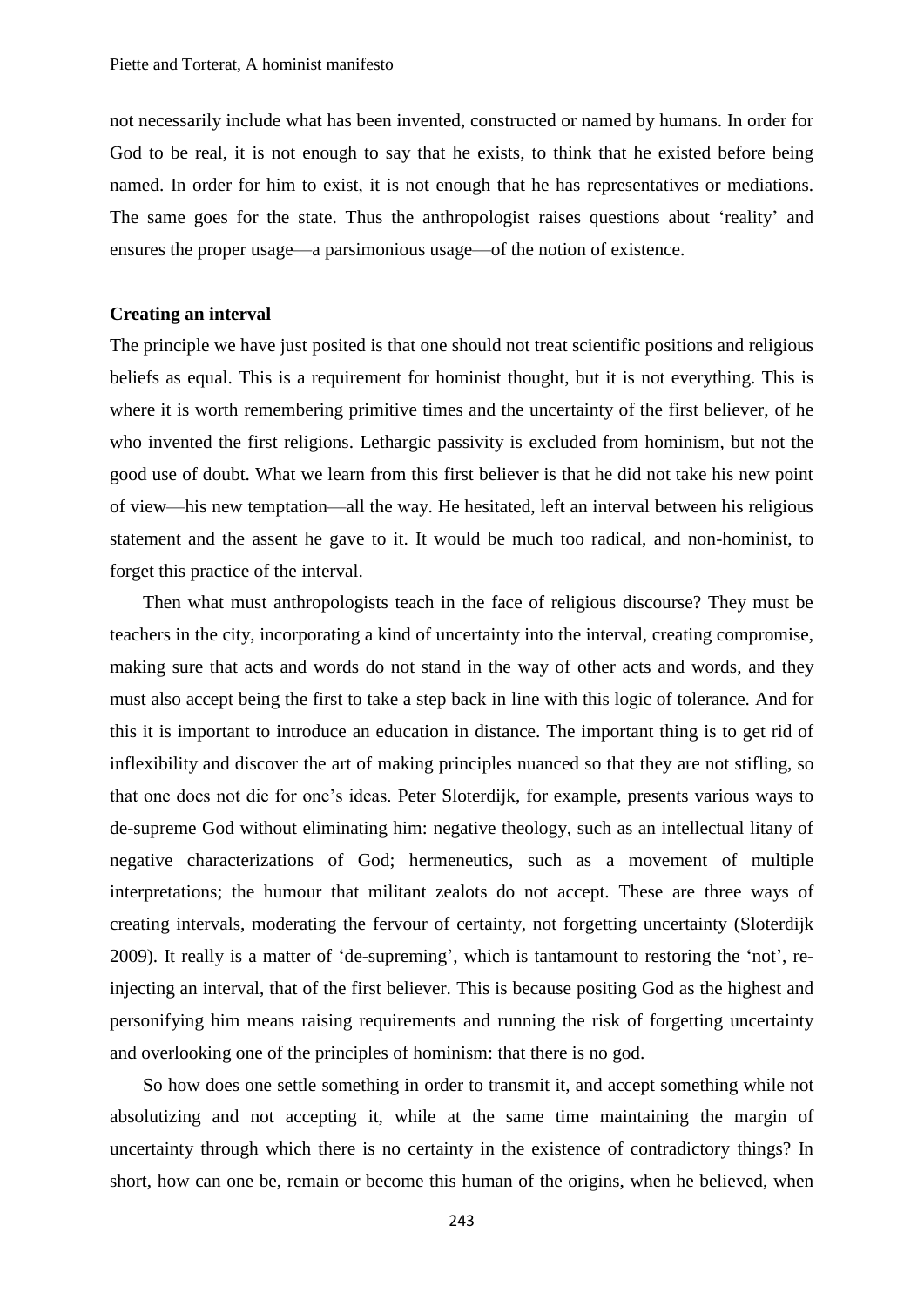he was uncertain and did not want to be certain, when he accepted not knowing? What must one do: on the one hand, cultivate knowledge of the origin, since a lack of knowledge is not beneficial; on the other hand, cultivate the right interval of doubt and reserve.

In the history of 'wisdoms', the interval is in fact often a key element. Therefore, in full, lucid, knowing being, an interval—the 'not really'—slips in as anthropological data that cannot be eliminated. It is even a hope to be cultivated. The perfectibility of the act performed without reserve, without any rupture, exclusive of whatever happens, completed consciously in accordance with a goal, is the opposite of reserve and restriction in being: cultivating humility and prudence, as we can read in the thoughts of Lao-Tzu: 'Therefore the Sage is devoted to non-action / Moves without teaching, / Creates ten thousand things without instruction / Lives but does not own, / Acts but does not presume, / Accomplishes without taking credit' (Lao-Tzu 1993: 2). Acting without acting, doing without doing, saying without saying, looking without seeing, listening without hearing, Lao-Tzu writes: 'Act without acting / Serve without serving / taste without tasting / Big, little / Many, few' (ibid.: 63). This is a true education in the human interval and its implied 'not really'. Avoiding excess, not seeking to outdo or confront, not calculating, learning to yield, absorb, abstain, defuse: 'The softest thing in the world / Rides roughshod over the strongest / No-thing enter no-space / This teaches me the benefit of no-action' (ibid.: 43).

It is essential to learn that religion is only human, that God and all other supernatural entities do not exist, while allowing this interval that consists in believing in it, but immediately linking it to a restriction, a reservation, a doubt. For anyone who wishes, the divinity would keep its place in the small interval of uncertainty between its implausible existence and its unproven non-existence, in the incomprehensibility that it is and that it is not. It is a matter of every person being a hominist in actuality, not just lucid, singularist, loving, not just a noter and an expert in arbitrariness, but also a master of the interval! This must be cultivated, not in order to create a remarkable state of clear-sightedness, but rather to maintain, at least as a backdrop, the anthropological idea of human beings as a species belonging to the genus *Homo* alongside other species that disappeared long ago. *Homo sapiens* have existed for 100,000 years, maybe more, maybe less. They are inventors of the cognitive act of giving assent to religious statements: one must know it! And also doubt. This obviously causes ideological controversies in the name of opposing, arbitrary truths to become hollow.

Then what does anthropology teach? That belief is a natural, cerebral, cognitive 'phenomenon'. But it also teaches that, in human beings, belief generates an equally cognitive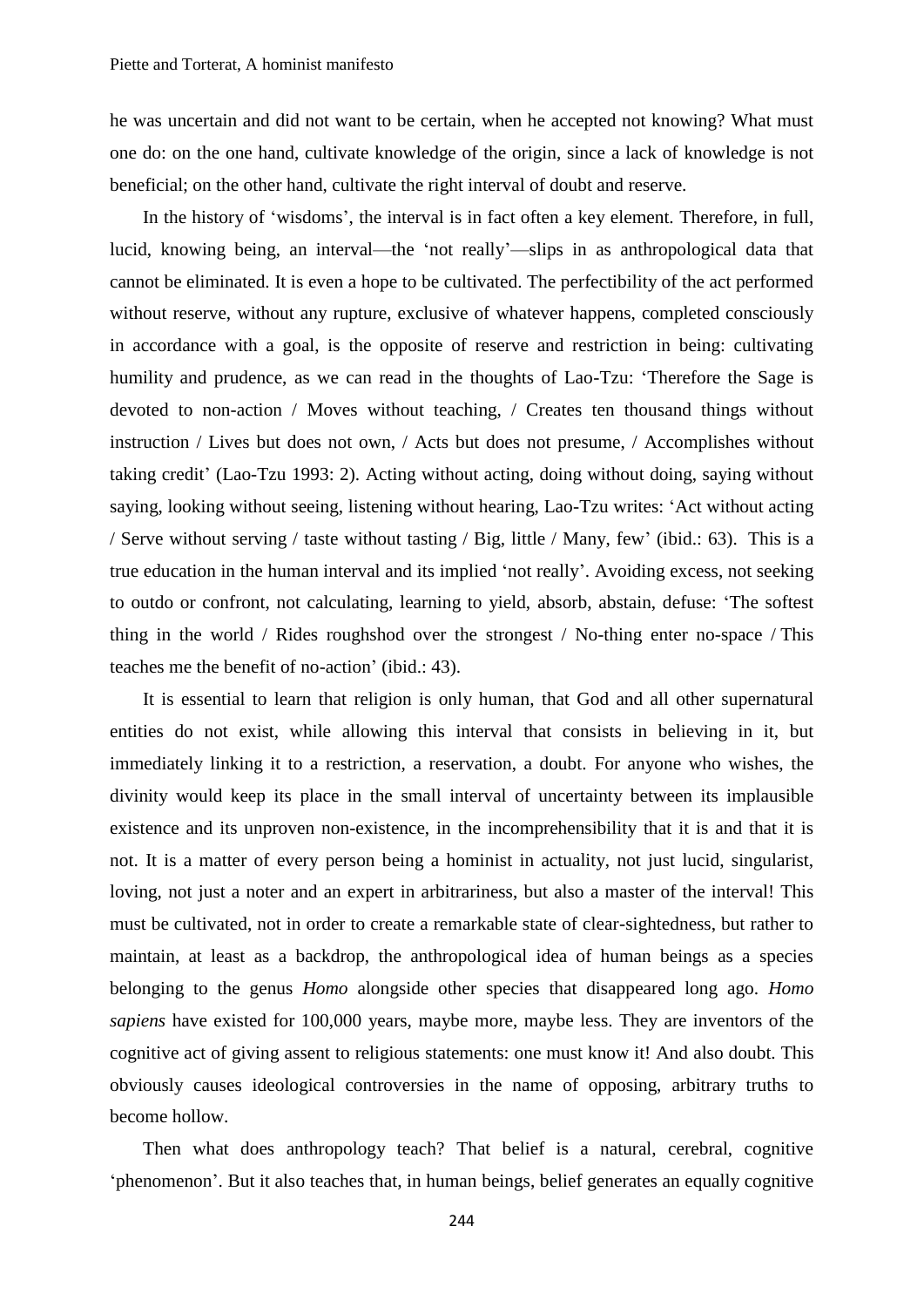way of being that is new relative to other species. A crucial element of this way of living resides in the ability to 'not really', which is sometimes extolled in systems of philosophical or religious thought. The impact of the latter is not negligible, since it creates, in the contents of the former proposition, a restrictive interval.

For example, this would mean keeping a divinity, while introducing something more that prevents one from settling on the idea, that opposes a firm militancy. If there must be perfection of the human species, let us rather imagine natural selection in favour of that ability to absolutize without absolutizing, to reintroduce reserve and doubt in action as much as possible. Relaxation and withdrawal should not cause one to forget the uncertainty, indeed the implausibility of a statement. Withdrawal that reaches the point of avoidance must learn to free itself from the absolute without lapsing into a disengaging carelessness and indifference. Cognitive withdrawal that risks generating various forms of hypolucidity also implies considering the proper adjustment of intensity: imposing without imposing and accepting without accepting, accepting without discussing, but still, not accepting at the same time as. Each situation must find its interval, at least without blocking the intervals of others. It is important to consider the fact that an act of violence is committed when, through his action, a human being leaves another human being no interval of thought or movement. Thus a soldier can accept killing, and a believer can accept being blinded. This implies activating the human potential for lucidity. Anthropological knowledge is therefore quite essential, sometimes only as a backdrop.

Hominist ethics does not see the solution coming from human beings' ability to accept their freedoms, responsibilities and commitments, but rather from their capacity for lucidity and for using their abilities to 'not really'. This does not lead to experiencing existence as a politically engaged, rebellious consciousness, but as someone who measures out a certain form of negation in action and presence. It is therefore not a question of advocating blindness and even delusion. On the contrary, what hominism favours is not a blinded, deluded human being, nor one who searches for truths and reasons to exist, but rather a being who is able under all circumstances—to know, and also to introduce and enable the interval of reserve. All acts that follow one another against a backdrop of some sort of political or religious ideal, whatever it may be, without any wavering, are problematic, especially if they lead to violence and disregard the singular force that each individual represents. In each and every situation, it is important that every individual can give concrete form to the principle of the interval and its liberating powers. Thus, even if a singular opinion is contrastive by nature, it is important to allow for the possibility of a certain shading within human knowledge itself. By this, we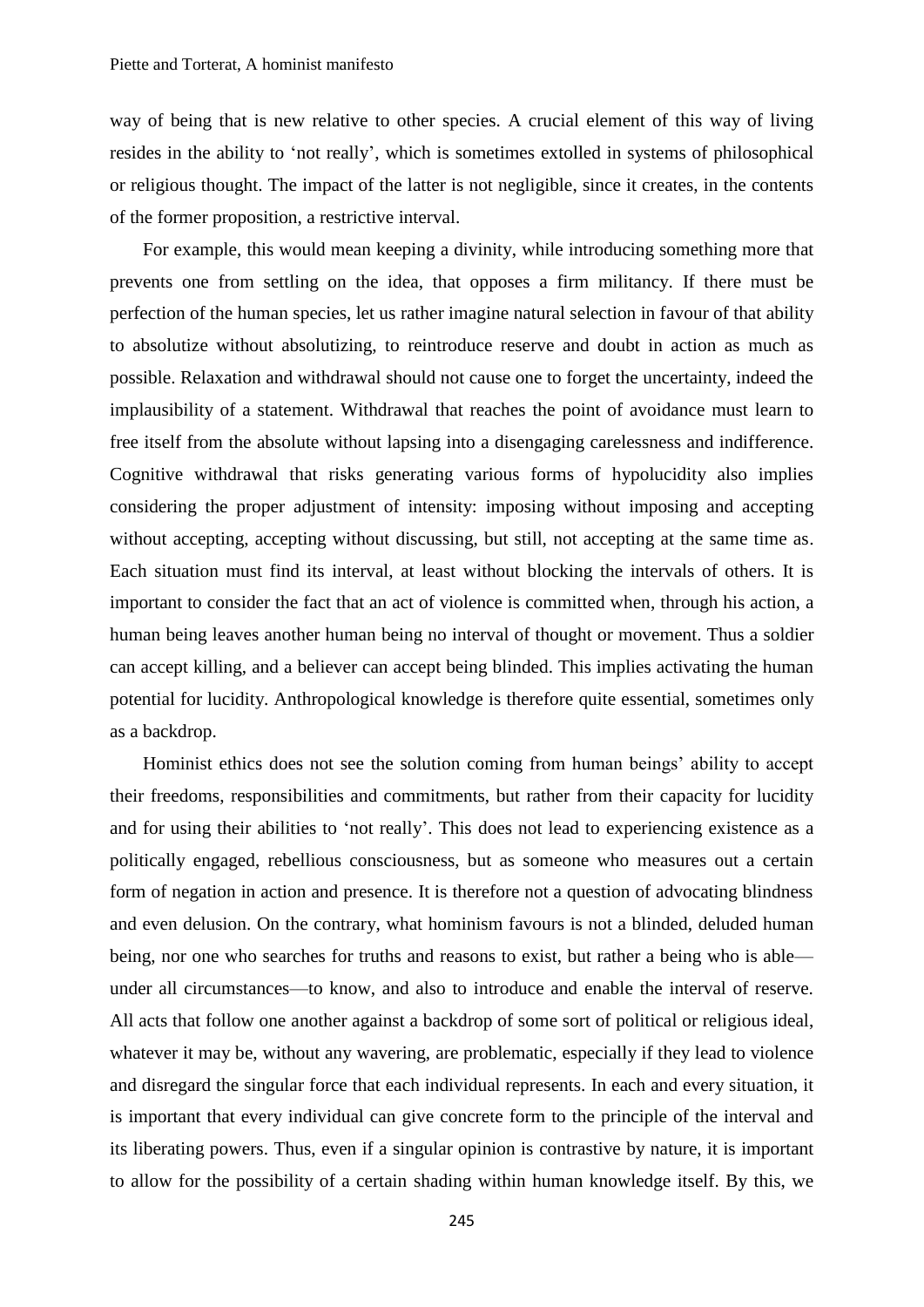mean that a retreat in the face of a difference of opinion is a regulatory principle for a hominist position that only makes sense if it promotes tolerance. The interval therefore also means letting everyone be free. It means admitting the profoundly fallible nature of human beings.

## **Utopia: everyday ethics**

Anthropology and utopia are at the intersection of a period of expectation and a real, potentially reactive space. Maïté Maskens and Ruy Blanes (Maskens and Blanes 2013) pointed out that utopia is inherent in the very idea of an anthropological praxis in its ethical and political configurations. It gives meaning to our perspectives and guides their orientation. Every anthropologist draws on it.

Singularity, truth and human nature are the pivots around which our anthropological utopia revolves. However, the academic conditions of such a proposition do not leave it much room. Debating these questions does not seem to be the order of the day. It is good to remember the ideal of the Enlightenment and the legacy that the human and social sciences owe it, today more than ever. How does one avoid a state of supervision, a gilded cage with assigned compartments for each sociocultural category? Tearing ourselves away from dominant anthropological ideas would make it possible to attain a critical ideal.

Kant proposed a shared world founded upon common principles, universal rights that went beyond the coalitions of his time. The premises of the anthropological vision that we support is similar to the philosopher's desire to attract everyone to an independent, empirical academic discipline. This would make it possible to respond to the problems of human existence while at the same time releasing it from the reserve of codes and political rights in order to insert it into a universal right of humanity (Kant 2006). Keith Hart writes that 'histories of anthropology have rarely mentioned this work, perhaps because the discipline has evolved so far away from Kant's original premises' (Hart 2010: 442), though at the same time Hart maintains that it is 'indispensable to the formation of world society in the coming century' (ibid.: 446). Thus anthropology would be an essential vehicle for decentering and broadening our localist visions. It would be the only discipline that has a legitimate, asserted place alongside human beings on the stage of the universal.

This universality conveys a desire to profoundly change human nature or, at least, reorient it through the prescription of a certain kind of ethics. These ethics would connect an individual's singular power to act freely with human behaviour guided by the hominist principles we have set out. The initiating conjugation of our hominist vision would be that of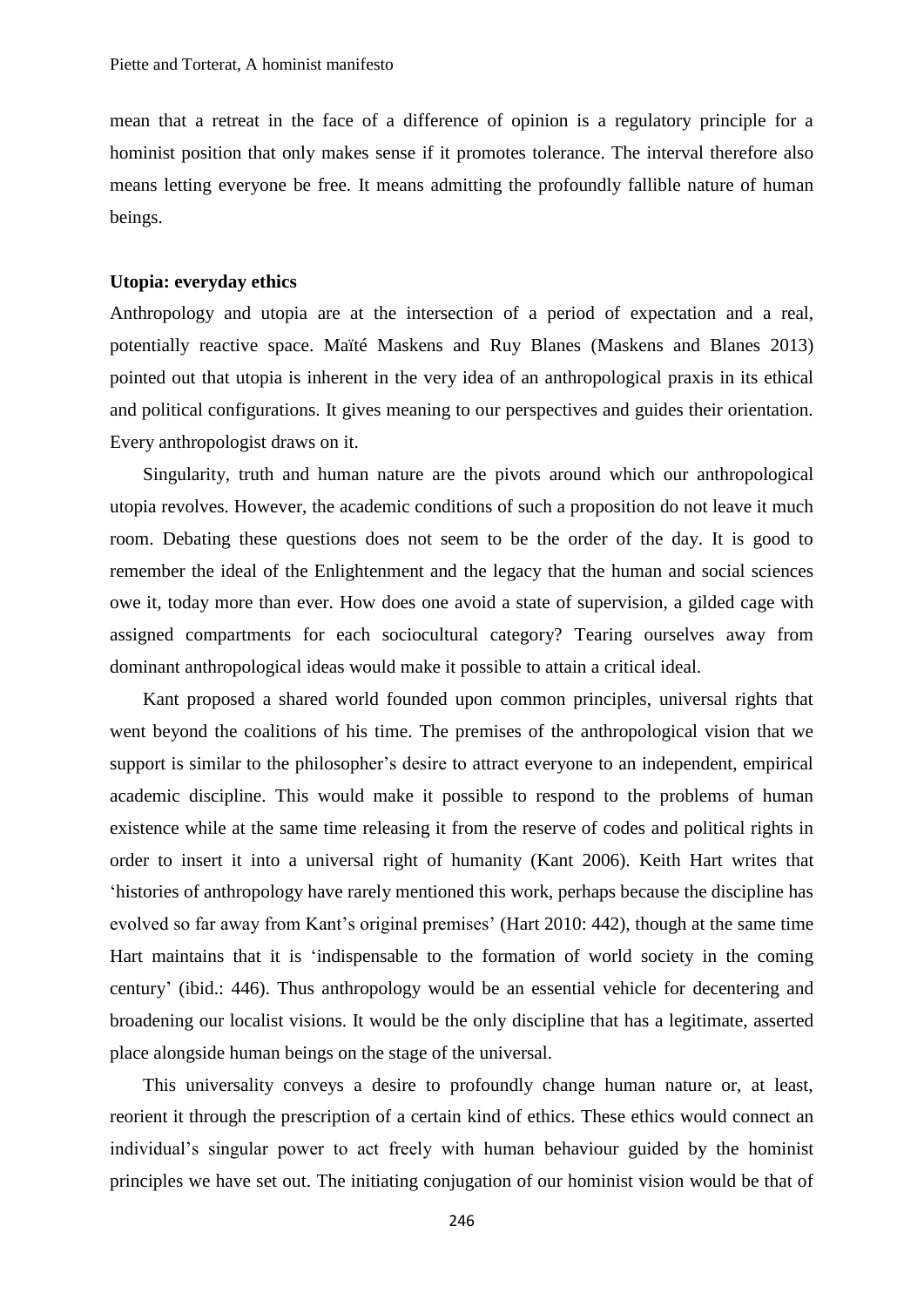#### Piette and Torterat, A hominist manifesto

the 'can' and 'should', both cautiously distancing themselves according to an appropriate interval and a principle of tolerance. It is no longer simply a matter of supporting sociocultural particularities and being 'prepared to view without surprise, repugnance or revolt whatever may strike us as strange in the many new forms of social expression' (Lévi-Strauss 1952: 49). Despite his support for a dynamic, uncontemplative movement, Lévi-Strauss did not succeed in inspiring a new way of living together. The proposed tolerance principle, by not resting on unity but on relativity, and by emphasizing differences instead of similarities, marked an epoch in theory. In a practical sense, this proposition was unable to connect the contemplative, evolving 'can' with the empirical, prescriptive 'should'. As anthropologists, we do not forget this connection, a bias that is necessary with regard to a realistic, mono-naturalist position, accepting the fact that truth is a good against obscurantism, delusion and manipulation.

This connection corresponds to an empirical process that too few intellectuals support when it is a question of ethics, from the 'can' towards the 'should'. It is accepted today that ethics does not reside explicitly in one province of our mental activity. Ethics is what profoundly characterizes our human nature. Consequently it slips into, and sometimes conceals itself, in our most ordinary actions, in the most trivial events. Therefore our ideals, our absolute values, must not be separated from our ordinary actions. The first movement we support consists, on the one hand, in observing and describing attitudes adopted in the face of reality, that is to say, truth—the 'can'. What are its external conditions and internal frames of mind? It is not a matter of passing a critical judgment on the representations and actions we face, but rather of recognizing the influence of beliefs, their inner workings and everyday manifestations. Veena Das maintains that ethics is not a separate field, and regrets that this question should be treated as an object towering over our existences, as a strategy for overcoming the problem of subjective predispositions. As she writes in the tradition of Wittgenstein, on this level ethics is simply made up of judgments that emerge 'in the small disciplines that ordinary people perform in their everyday life' because life should be considered 'the natural expression of ethics' (2012: 133-49). In anthropology, it is no longer a matter of solely taking an interest in unsettling events that radically contradict or challenge our ethics, but rather reincorporating dramas right into the triviality of our ordinary lives. Through description and observation, every anthropologist should initially be able to detach himself from transcendent values in order to go back to those sensibilities that drive individuals to act, such as fear, love, anxiety or hate.

The process into which we would like to launch anthropology consists, on the other hand,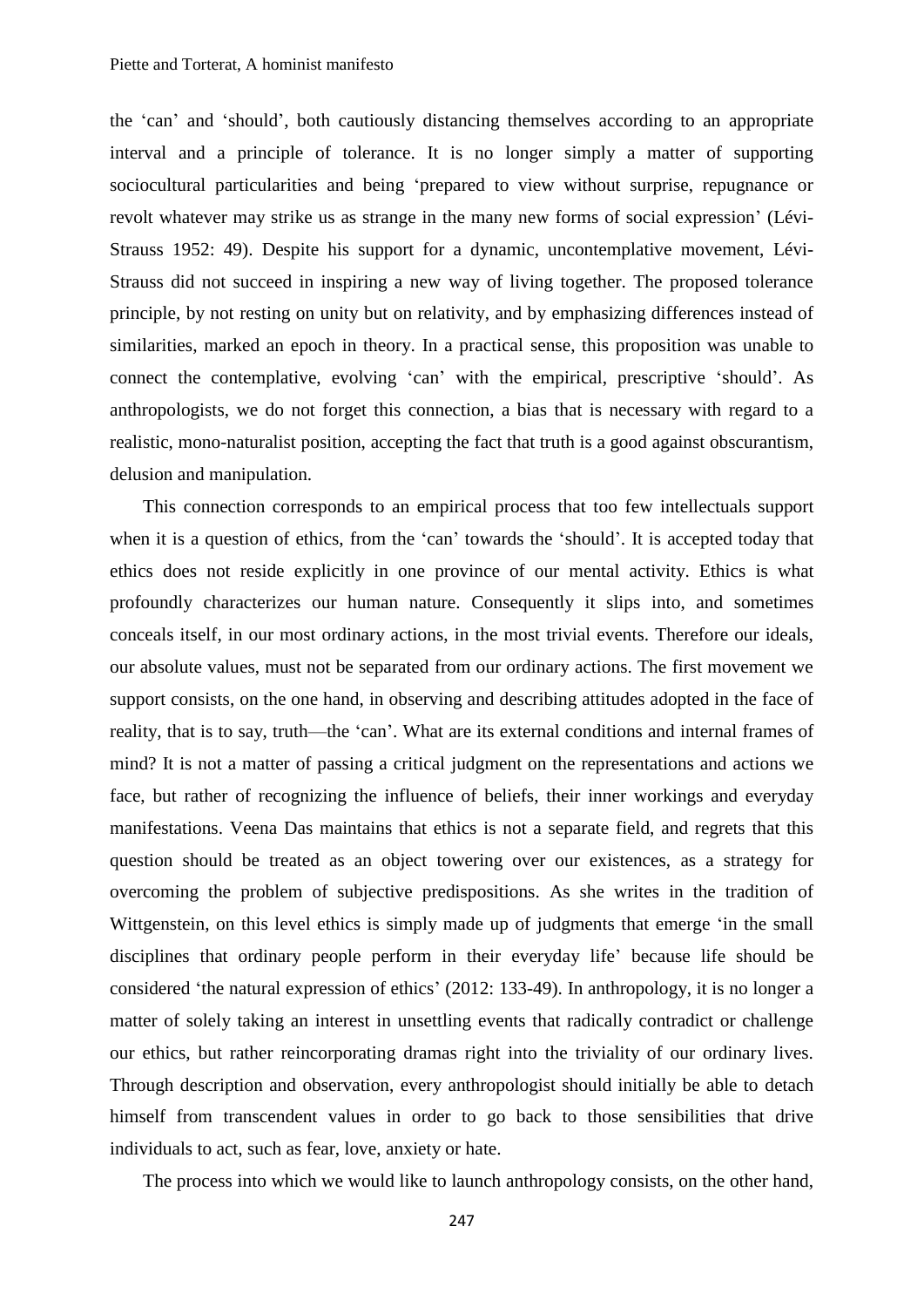in bringing the truth to the ears of those who are unaware of it, ignore it or scorn it. This second ethical movement, the 'should', does not let everyone's responsibility disperse through sociocultural worlds out of the simple principles of tolerance and benign neglect. It is therefore a matter of conceiving ethics as a self-education. Teaching the truth: this is the prescriptive path that would give anthropologists a role that is very different from the one they shoulder today. How can some of the current mind-sets of human beings be changed? How can they be inspired with a reflexive movement that would be beneficial and, above all, that would make it possible to live together more virtuously, in a world where hatred of others would no longer be tolerated? Reality would then be accessible to all, and everyone would accept being responsible for their own actions, without answering to a non-existent entity. If I cold-bloodedly kill a woman sitting on a cafe terrace, I am not submitting to the commandment of a god, since this god does not exist. So why would I do such a thing? If I mobilize my soldiers in a war-torn country that is not my own, I am not submitting to the patriotic values of my country because it does not exist. So why would I do such a thing? Every anthropological investigation practice would therefore also be established on the basis of an educational relationship. What everyone needs is a reversal of our usual way of conceiving the world, before becoming 'people of Earth' and good 'ecologists'.<sup>7</sup> In our view, thinking and rethinking about becoming 'human', and about what this means, has never been a higher priority.

## **References**

**.** 

- Bell, G., and D. Gemmel 2009. *Total recall: how the E-memory revolution will change everything*. New York: Dutton.
- Cooper, D. 2014. *Everyday utopias: the conceptual life of promising spaces*. Durham: Duke University Press.
- Das, V. 2012. 'Ordinary ethics'. In Didier Fassin (ed.), *A companion to moral anthropology*, pp. 133-149. Hoboken: John Wiley & Sons, Ltd, DOI: 10.1002/9781118290620.ch8, perma.cc/283S-DZA6 (accessed 28 December 2015).

Dastur, F. 1996. *Death: an essay on finitude*. Transl. J. Llewelyn. London, Athlone.

Descola P. 2013. *Beyond nature and culture*. Chicago: The University of Chicago Press.

Elias, N. 2014. *L'utopie*. Paris: La Découverte.

Ferraris, M. 2014. *Introduction to new realism*. New York: Bloomsbury Academic.

<sup>&</sup>lt;sup>7</sup> We are alluding here to Bruno Latour's most recent book (2015).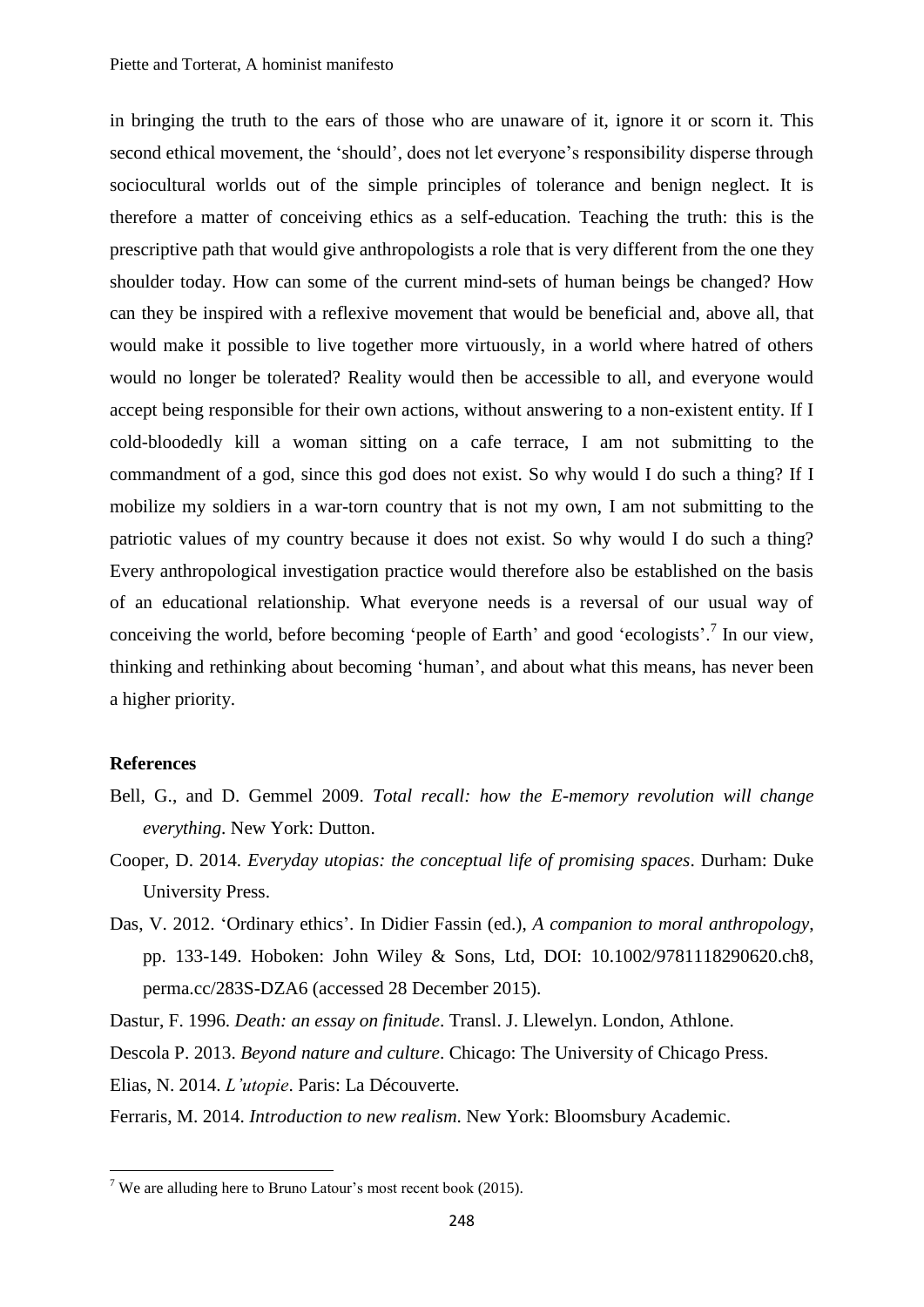Gabriel, M. 2015 [2013]. *Why the world does not exist*. Cambridge: Polity Press.

- Hart, K. 2010. 'Kant, 'Anthropology' and the new human universal'. *Social Anthropology*, 18 4., pp. 441-447, DOI: 10.1111/j.1469-8676.2010.00128.x, perma.cc/2SRQ-4VMJ last accessed on 28 December 2015.
- Hart, K. 2013. 'Why is anthropology not a public science?' perma.cc/C9NQ-9R2Y (accessed 28 December 2015).
- Henare, A., M. Holbraad and S. Wastell 2007. Introduction: thinking through things, in *Thinking through things: theorizing artefacts ethnographically*. New York: Routledge.
- Kant, I. 2006 [1795]. *Toward perpetual peace and other writings on politics, peace, and history.* New Haven: Yale University Press.
- Kaufmann, L., and F. Clément 2007. 'Les formes élémentaires de la vie sociale', in *Naturalisme* versus *constructivisme?* Paris, Editions de l'EHESS, pp. 241-269.
- Lao-Tzu 1993. *Tao Te Ching*. Indianapolis: Hackett Publishing.
- Latour, B. 2013. *An inquiry into modes of existence: an anthropology of the Moderns*. Cambridge MA: Harvard University Press.
- Latour, B. 2015. *Face à Gaïa: huit conférences sur le nouveau régime climatique*. Paris: Les empêcheurs de penser en rond /La Découverte.
- Levinas, E. 1987. *Time and the other.* Pittsburgh: Duquesne University Press.
- Lévi-Strauss, C. 1952. *Race and history*. Paris: UNESCO.
- Levitas, R. 2011. *The concept of utopia*. Oxford: Peter Lang.
- Maskens, M., and R.L. Blanes 2013. 'Don Quixote's choice: a manifesto for a romanticist anthropology'. *HAU: Journal of Ethnographic Theory* 3, 245-281, DOI: http://dx.doi.org/10.14318/hau3.3.011, perma.cc/XRK4-5PZ6 (accessed 28 December 2015).
- McGuire, L. 2011. 'Concrete utopias: 1960s architecture and urbanism'. *Journal of Architectural Education,* 65, nᵒ 1, 81-82, DOI:
- 10.1111/j.1531-314X.2011.01162.x, perma.cc/USM8-QXYC (accessed 28 December 2015).
- Mithen, S. 1996. *The prehistory of the mind*. London: Thames and Hudson.
- Nef, F. 2009. *Traité d'ontologie pour les non-philosophes (et les philosophes)*. Paris: Gallimard.
- Palecek, M., and M. Risjord 2013. Relativism and the ontological turn within anthropology, *Philosophy of the Social Sciences* 43(1), 3-23, DOI:
- 10.1177/0048393112463335, perma.cc/2CB3-BLJZ (accessed on 28 December 2015).
- Pascal, B. 1995 [1670]. *Pensées*. London: Penguin Classics.